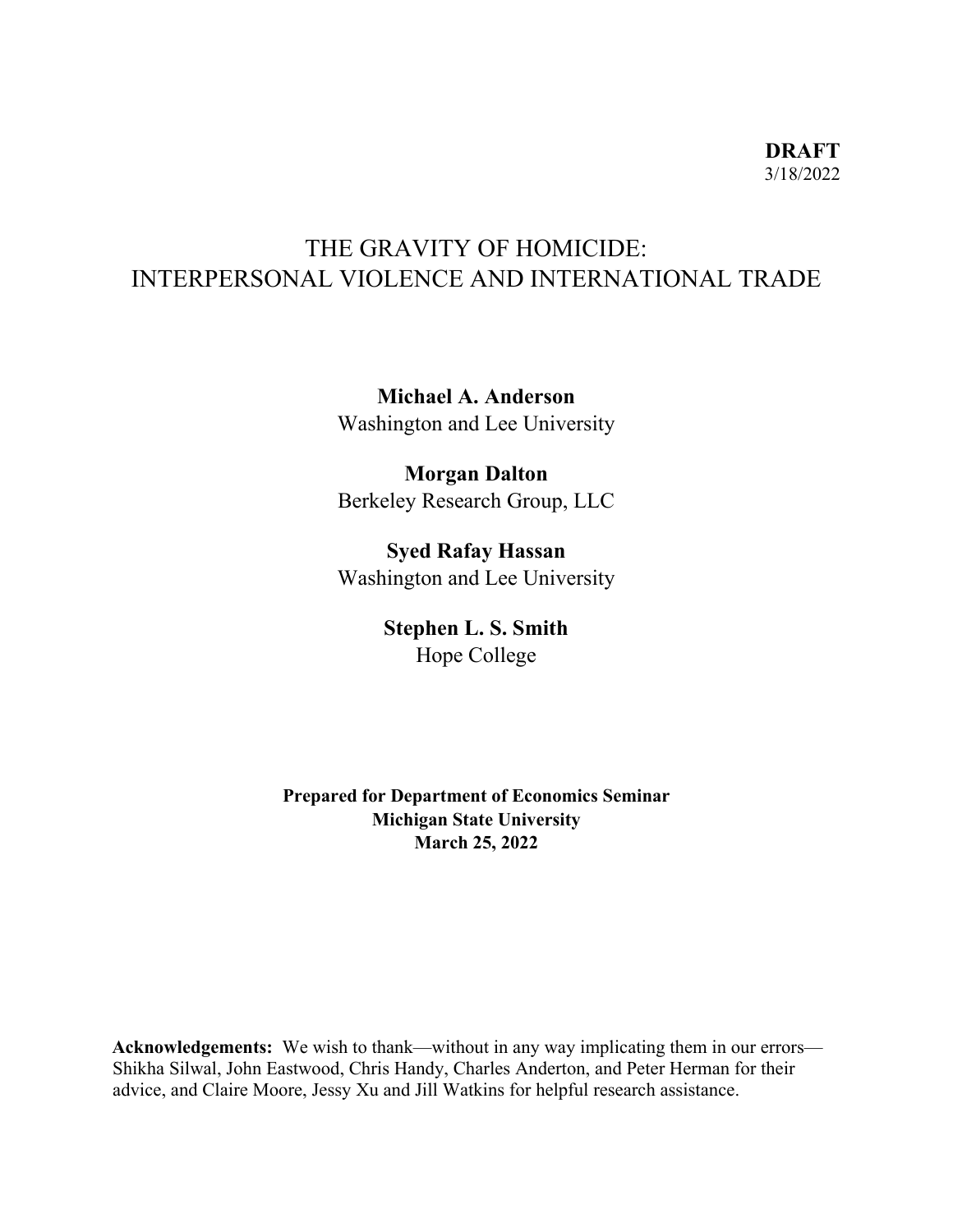#### **I. Introduction**

Does interpersonal violence diminish international trade? Answering that question is the purpose of this paper. Looking at trade between pairs of nations over the period 2000-2016, we find a negative, clinically and statistically significant relationship between homicide rates and the volume of international trade. If, in the given time period, the average homicide rate of the exporting country changed from the level found in Philippines (8 per 100,000 individuals) to that found in Russia (20 per 100,000 individuals), our baseline estimates predict a decrease in exporter market access of 5.3 percent. If the same change occurred on the importer side, there would be a decrease in importer market access of 8.3 percent.

In this paper we make several contributions. First, to our knowledge, we are the first to examine how interpersonal or civil violence (in contrast to war and other larger scale violence) is capable of disrupting the volume of international trade. Using homicide as our indicator of interpersonal violence, we find a strong association between the two variables, one that is robust to how the gravity model is estimated. Our results, if correct, show an important and previously overlooked economic cost of such violence.

Second, we are able to break out the trade data into differentiated manufactures, undifferentiated manufactures, services, mining, and agriculture. As such we are able to document the relationship between civil violence and trade across a spectrum of industries. Interestingly, each sector shows a negative relationship between homicides and international trade, though that relationship varies by sector.

Third, we are able to estimate a separate effect, by sector, of violence on exports and violence on imports. In each sector we see important differences. For example, service exports are diminished by civil violence; service imports are not. The relationship is reversed for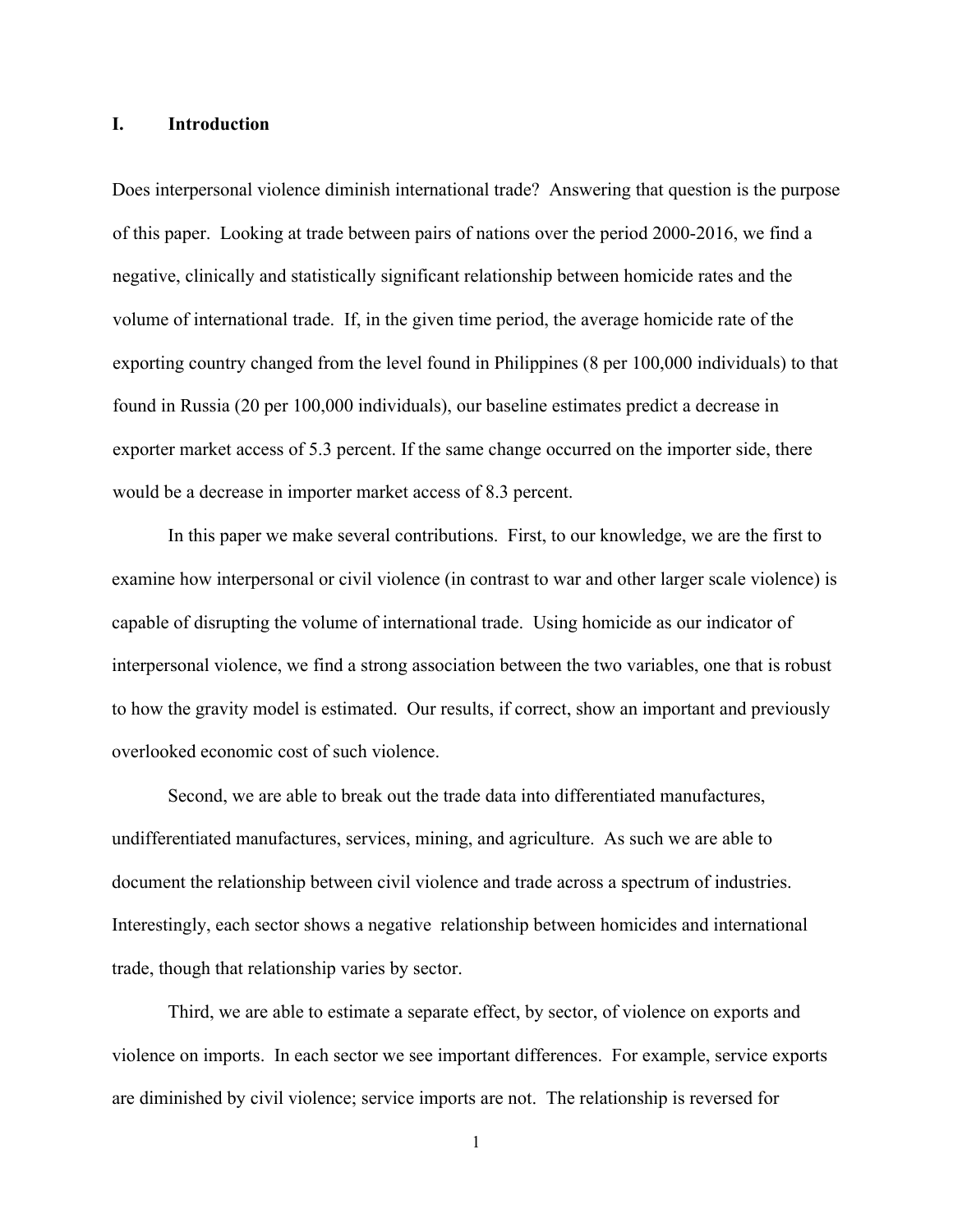manufactures (differentiated and nondifferentiated), where civil violence affects exports but not imports.

Fourth, we use new methodological techniques to re-evaluate the effect on trade of interstate war and inter-ethnic fighting. The literature on trade and these types of violence (what might be called "high-level" violence because of its state and organized non-state sponsors) relies heavily on standard panel-data techniques. Using recently available advances in gravitymodel estimation, we find little consistent evidence that high-level violence diminishes international trade. We suspect that this is the result of two factors. The first is the relatively rare occurrence of wars between states and inter-ethnic fighting within states in our time period (2000-2016). The second is the very limited amount of trade occurring in states that experience such high-level violence.

Fifth, we are able to contribute to the literature on violence and development. Homicide rates generally rise as income per capita falls, and there is a small but growing literature that seeks to measure the effect of inter-personal violence on economic development. As growth through trade is an oft-recommended strategy for development, we offer a new reason to consider the consequences of low-level violence.

The literature to date documents how violence can substantially reduce the level of international trade. Glick and Taylor (2010) find that WWI and WWII each had a huge trade reducing effect (including on neutral countries). Though the human carnage of those conflicts is rightly viewed as the most important consequence by far, their calculations show large and persistent economic losses as well. For the entire world, they calculate a loss of trade of about 10 percent, and a loss of GDP of about 5 percent. Blomberg and Hess (2006) examine a much more expansive list of violent events including terrorism, revolutions, and inter-ethnic fighting as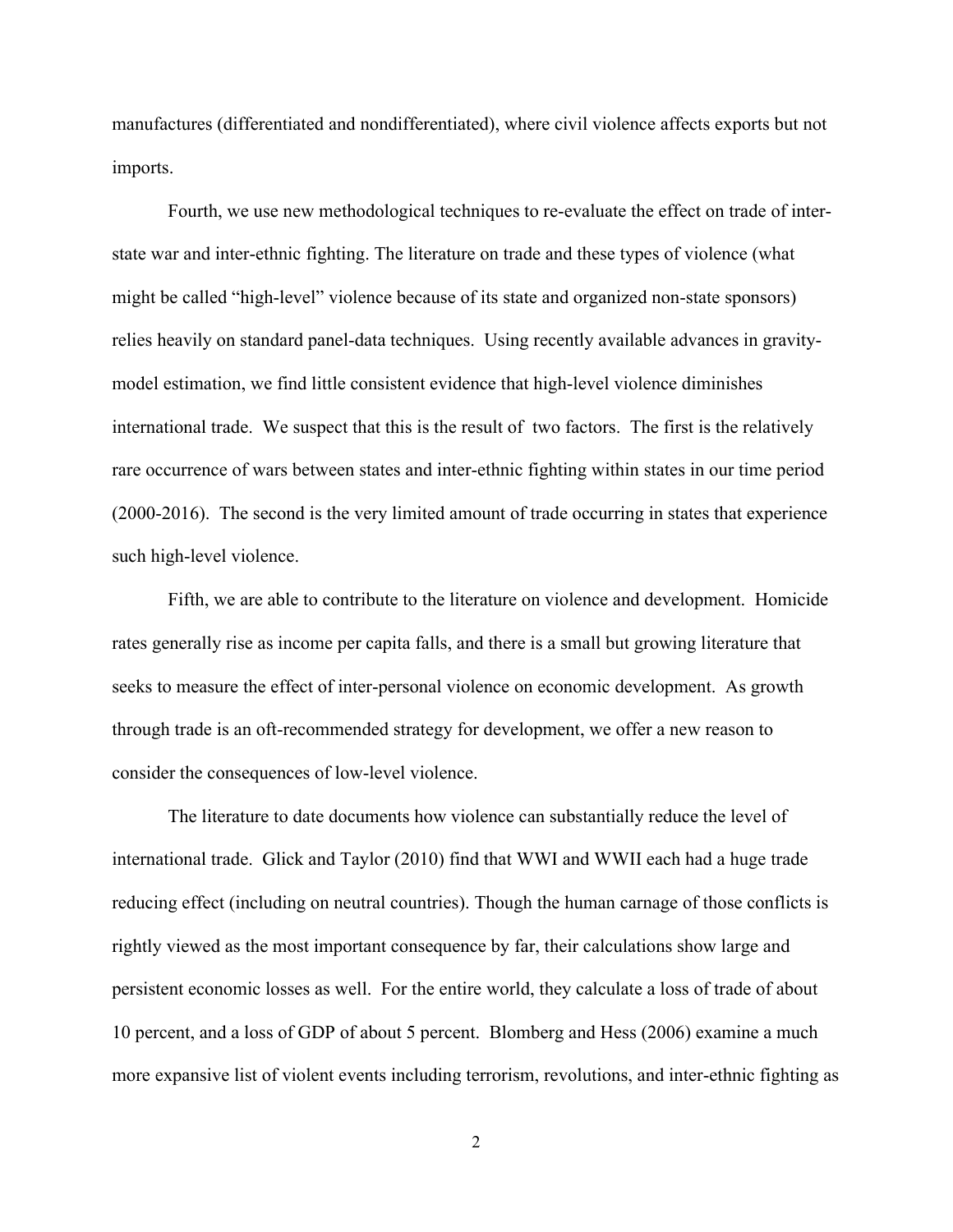well as inter-state war. They find that such high-level violence, taken together, is equivalent to a 30 percent tax on all trade.

The literature offers a set of intuitive mechanisms linking high-level violence and trade. The effect of wars is perhaps the most intuitive; embargoes and the additional costs to traders add to war-based loss of infrastructure to reduce trade.<sup>[1](#page-3-0)</sup> Terrorism redirects economic activity away from investment and toward government spending on security. More broadly, high-level violence of all kinds raises the costs of doing business with a country where such events occur.<sup>[2](#page-3-1)</sup> The link between interpersonal violence and trade is not immediately apparent, which may help account for the literature's silence on the topic. On the surface it may seem an unlikely linkage; there is little surprise or "shock value" generated by most countries' annual reporting on homicide rates, in contrast to the attention given to high-level violence. And as much of the crime that makes up civil violence is perpetrated on the relatively vulnerable in society, it is not immediately obvious that trading firms would be less successful in exporting or importing when such low-level violence increases. Indeed, our initial results could reflect correlation and not causation. For example, perhaps violence does not affect trade directly, and instead violence is a proxy for the quality of state governance. Governments that are not able to provide safety for their citizens may be similarly unable to provide needed inputs for trading firms, inputs like secure credit markets and a stable regulatory regime.

We suspect, however, that the linkages are real, and there are a number of possible causeand-effect channels. For example, Fukuyama (1995) argues that violence lowers generalized social trust and as a result may confine trust to extended family networks, stunting growth of

<span id="page-3-0"></span> $1$  Glick and Taylor (2010), p. 102.

<span id="page-3-1"></span> $2$  Blomberg and Hess (2006), p. 599.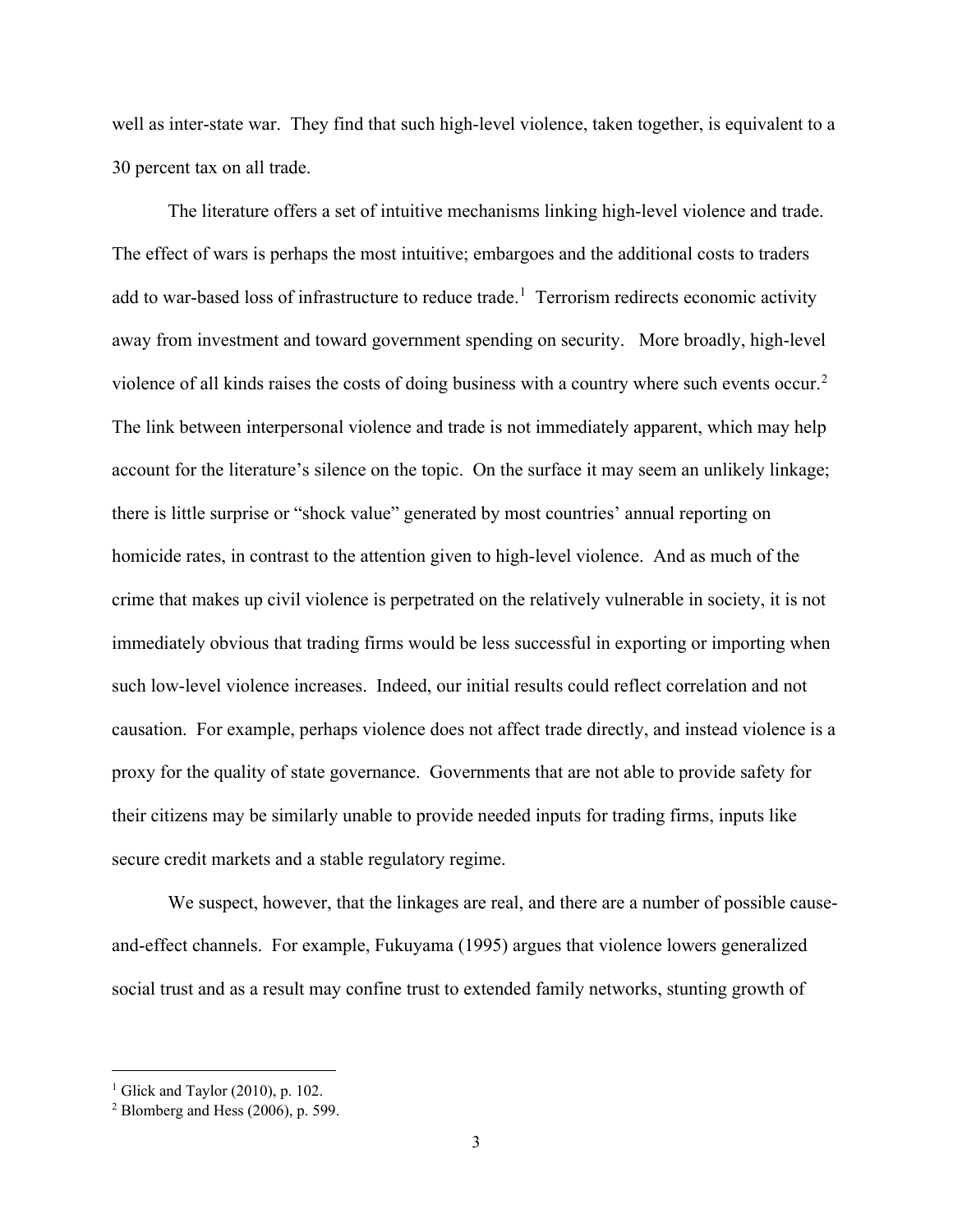professional management and medium-to-large-scale enterprises.<sup>[3](#page-4-0)</sup> We address this and several possible additional mechanisms linking interpersonal violence to trade, in the literature review.

Looked at more broadly, there is a growing awareness that too little attention has been devoted to the role interpersonal violence plays in economic outcomes. Anke Hoeffler has made important contributions here. In her 2018 article she notes the scale of interpersonal violence in 2015 there were 624,000 persons killed violently, 75 percent of whom were killed in interpersonal violence.<sup>[4](#page-4-1)</sup> Moreover, she finds strong negative correlations between violence against women and real income per capita and between violence against children and real income per capita. These correlations intrigue us and inspire our efforts.

However, to find a causal linkage between interpersonal violence and trade, we require a careful estimation strategy. Among the advances in gravity model estimation over the past two decades, perhaps the most significant is the use of Poisson Pseudo Maximum Likelihood techniques to estimate structural gravity models. By employing this approach, we side-step three important problems with standard double-log, panel-data gravity techniques. We control for multilateral resistance, as analyzed in Anderson and van Wincoop (2003). We include the information in zero-value trade flows between particular pairs of nations. And we correct for the bias-creating heteroskedasticity inherent in double-log gravity estimation, as analyzed by Santos Silva and Tenreyro (2006). As Yotov, Piermartini, Monteiro and Larch (2016) exposit, each of these problems is successfully addressed with the structural approach taken in this paper.

<span id="page-4-0"></span> $3$  Bates (2001) makes a related argument that familistic societies can generate civil violence as a means of defending family networks.

<span id="page-4-1"></span><sup>4</sup> Data from the WHO, as reported by Hoeffler (2018), p. 12.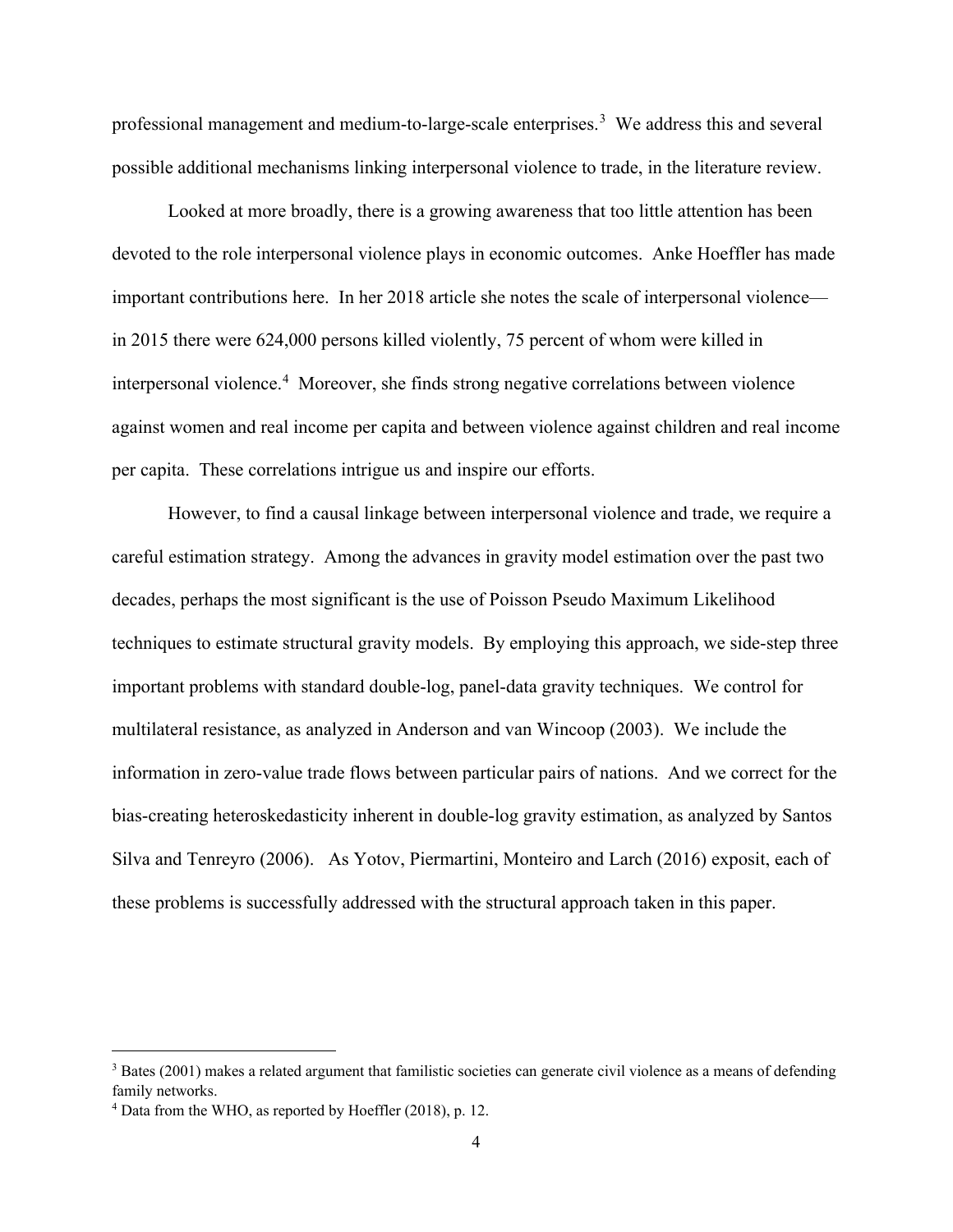#### **II. Literature Review**

We discuss here some of the literature relevant to understanding the effect of different kinds of violence on trade. Recent decades have seen a burst of work in this regard. Glick and Taylor (2010) helpfully categorize the effect of violence on trade as a concern about "collateral damage"—damage over and above its cost in human life.

We begin with the first of our "high-level" violence metrics, inter-state external war. In this regard, Glick and Taylor use a comprehensive dataset for the period between 1870 and 1997 and find huge losses in trade because of inter-state conflict.<sup>[5](#page-5-0)</sup> On average, wars reduce trade between belligerents by 80-90 percent, and between belligerents and neutral countries by 5-12 percent (or to 42-[6](#page-5-1)5 percent in major wars).  $6$  Lagged effects, and effects on third parties, are pronounced, with trade, on average, needing 10 years to recover to pre-war levels. The main mechanisms for this damage, they argue, are the direct restrictions of blockades and embargoes common between combatants, and the increased transactions costs of engaging in international exchange during war.

Blomberg and Hess (2006) include terrorism, revolutions, and inter-ethnic fighting alongside inter-state war. These additional violence metrics are then considered both individually as well as in an aggregated index in a standard gravity model. Based on 30 years of data from the late 20th century (up to 1999) and including most countries of the world, they estimate that the

<span id="page-5-0"></span> $5$  The authors employ a gravity model with country-pair fixed effects.  $6$  Glick and Taylor (2010), p. 109.

<span id="page-5-1"></span>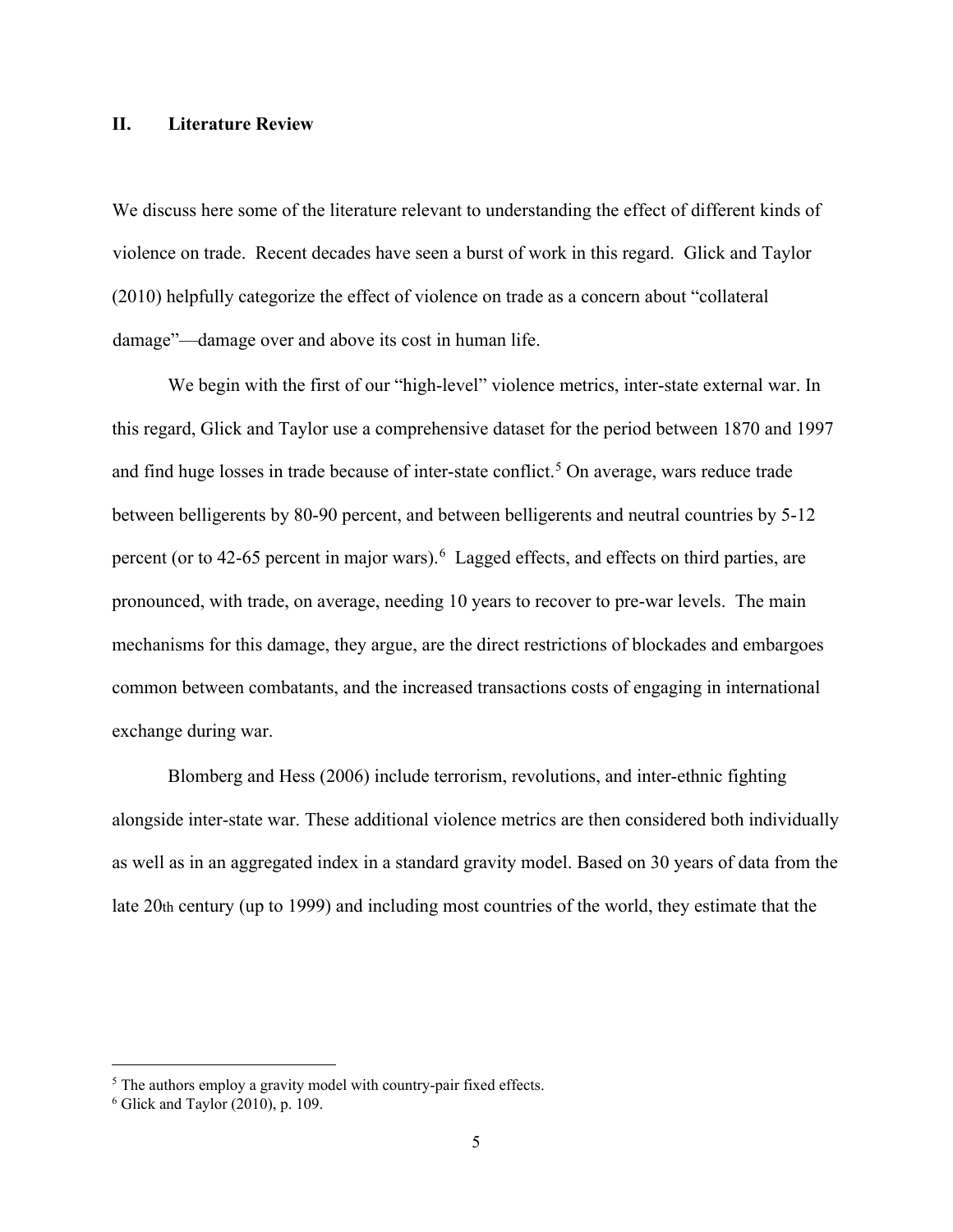combined effect of all their violence measures is equivalent to a 30 percent across-the-board tariff on trade.<sup>[7](#page-6-0)</sup>

Blomberg and Hess argue that violence affects trade through "domestic" and "globalization" channels. The domestic channel is the mechanism whereby, in the face of conflict, a government spends more money on military or police enforcement, crowding out both consumption and investment.<sup>[8](#page-6-1)</sup> Long-term decreases in investment, in turn, hinder opportunities for development and likely continue cycles of internal violence. The authors' globalization channel is another version of a transactions-cost story – trade is reduced when internal or external violence raises the cost of doing business with a country.

A closely related literature on violence within individual countries examines how organized armed conflict both diminishes growth and creates post-conflict risks of various kinds. Most of this literature ignores the violence-trade nexus, though Collier and Duponchel (2012) and Bayer and Rupert (2004) are exceptions. These small-sample studies consider the effects of internal violence on domestic output and bilateral trade, and they find large effects.

More recently, the literature on internal violence in developing countries has begun to include studies of the effect of interpersonal violence on health and social development. This important thread has examined violence types like criminal violence, intra-household or domestic violence (the brunt of which often falls on women), and violence against children, which collectively we can refer to as civil interpersonal violence. Anke Hoeffler (2017, 2018), and Fearon and Hoeffler (2018) exemplify this pivot. Our study picks up on this emphasis to

<span id="page-6-0"></span> $^7$  Anderton and Brauer (2019) also find significant effects of terrorism on trade. Didier (2019) finds significant effects of violence on global services trade; finance, insurance, and travel services are most significantly negatively affected.

<span id="page-6-1"></span><sup>8</sup> Blomberg and Hess (2006), p. 599; see also Goulas (2015).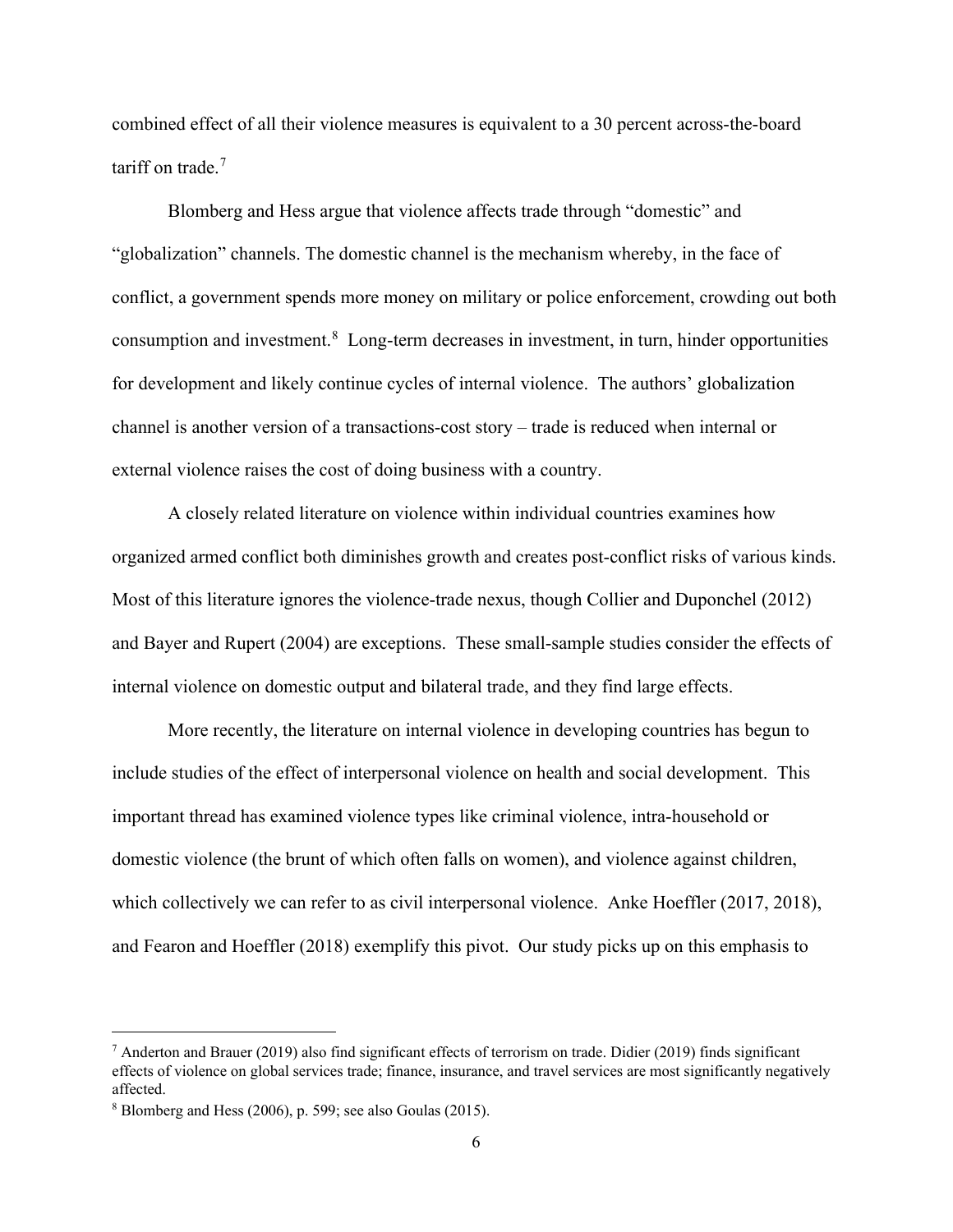examine the effect of interpersonal violence on trade, using annual national homicide rates as a proxy for interpersonal violence of all kinds.

There are several mechanisms that may connect higher levels of homicide within a country to adverse international trade effects. First, and clearly foremost in the literature on collective, national-level violence, is the real but prosaic connection between violence and increased transactions costs, which acts as a tax on all kinds of economic activity. High national homicide rates, likewise, will diminish international trade to the extent they raise transaction costs, such as security costs. Relatedly, by diverting state resources, high homicide rates also diminish the state's ability to enforce contracts and provide the public goods infrastructure necessary for trade.

Second, as mentioned in the introduction, there is a potential relationship between interpersonal violence and social capital (in the form of generalized social trust), that may affect the trajectory of firms' growth and management in ways that reduce trade. Fukuyama (1995) argues that violence may be one among several factors that erode generalized social trust and thus (again, among multiple factors) confine trust to extended family networks, stunting growth of professional management and medium-to-large-scale enterprises. We know that trading firms are different from those that sell only domestically; they are typically larger and have higher productivity. The hypothesis here is that there is a fixed cost to international trade, and therefore we should expect to see only high-productivity firms, those able to pay the fixed cost, selling abroad. If a rise in violence stunts the growth of professional management, we should expect firm-level productivity to fall and, along with it, engagement in international trade.

Hoeffler (2017) argues that interpersonal violence is costly in human capital terms. It leads to earnings losses and reduced labor force participation. Families suffer direct losses in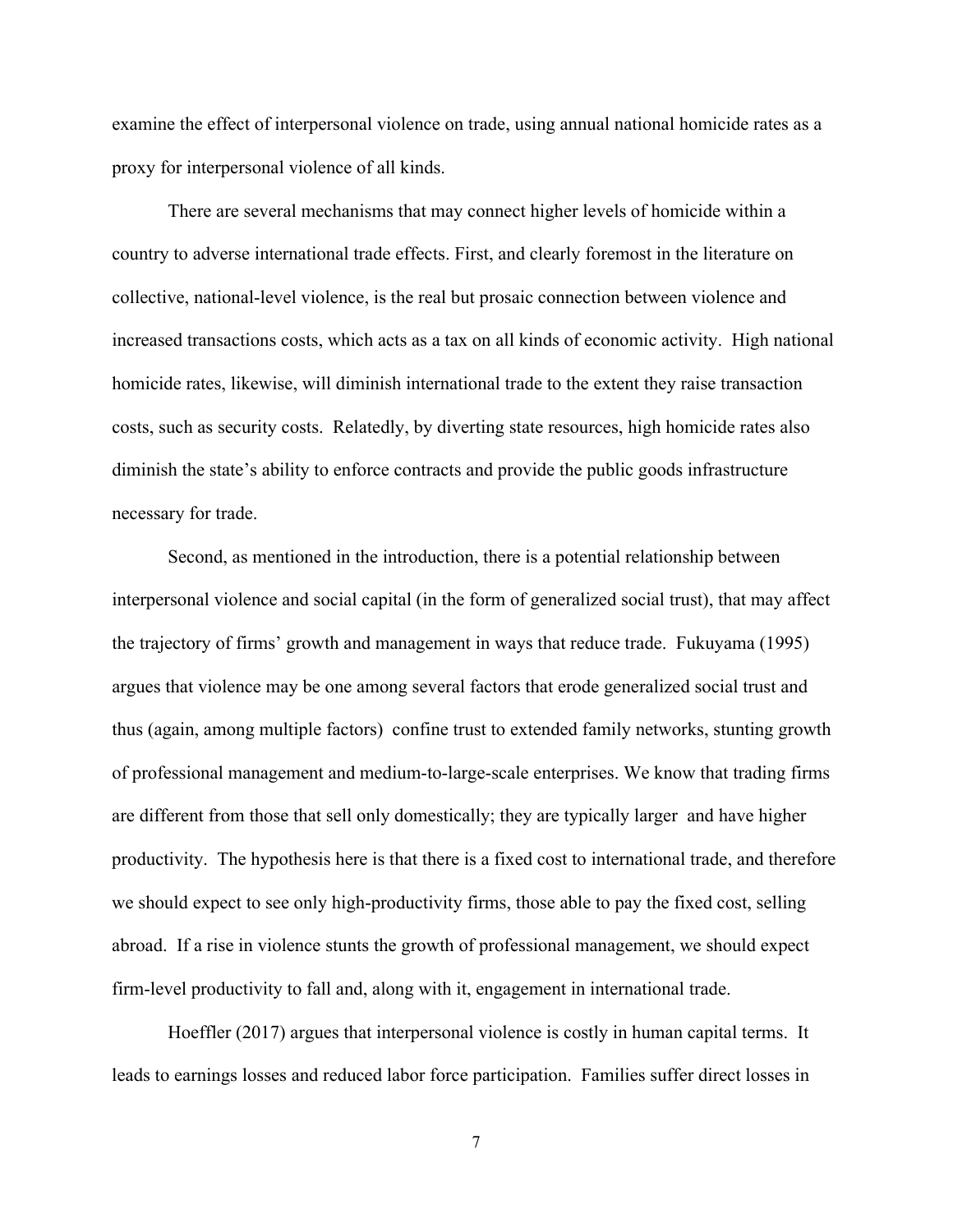human capital when lives are lost, and also when they divert resources away from human capital acquisition toward security. Uncertainty about future returns also reduces incentives to invest in human capital. All these family outcomes affect firms' productivity. Further, Goulas (2015) argues that significant reductions in labor force participation arise from the fact that "some individuals are inclined to believe that income can be earned through illegal activities while others deliberately reject certain job types or job locations due to the fear of criminal victimization." Singhal (2016) enumerates similar consequences. All of these point to lower prospects for trade.

Finally, the negative effects of increased homicide are not limited to locations where rates are high; they also spill over into nearby areas. Nino (2015) considered the effects of increased organized crime-related homicide on economic activity in El Paso and Ciudad Juarez, just across the US-Mexico border from each other. Increased homicide in Ciudad Juarez negatively affected El Paso's business cycle index in the first month, and then positively after five months, which the authors attribute to shoppers preferring, and some household relocating to, the relatively safer city. The cumulative effect of increased organized-crime-related homicides on the whole region was negative, suggesting that in the face of increased homicide, particularly organized-crime related homicide which can escalate rapidly, few areas are safe from such negative spillover effects. In this paper we examine the effect of violence in a country on that same country's trade volumes, and we leave to subsequent work the examination of how regional violence affects trade.

In summary, the past two decades of research on the effect of collective and state directed violence, including war, on trade has found large effects. Though it is reasonable to think that interpersonal violence, as opposed to collective violence, may have consequences for trade, the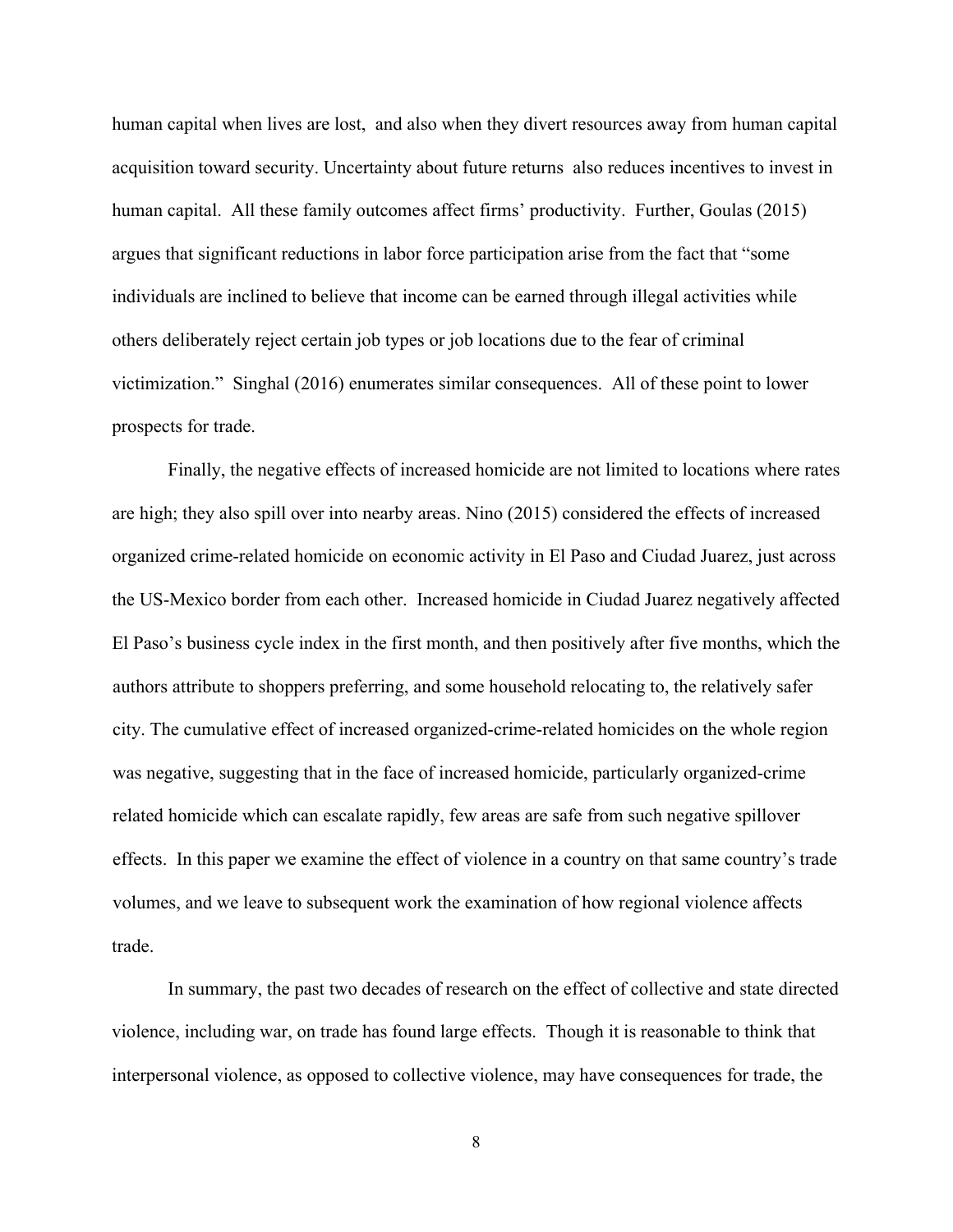literature to date has not examined the effect of interpersonal violence on trade. Our work steps into that opening.

#### **III. Methodology**

Our work is also distinguished by the use of a new theoretical and empirical framework for estimating gravity models. We employ the high dimensional fixed effects structural gravity model of Yotov *et. al.* (2016) which offers several advantages for this application. First, by using a series of fixed effects it allows us to take into account bilateral trade costs and inward and outward multilateral resistances (Anderson and van Wincoop, 2003). To estimate the effect of key explanatory variables on trade, the following general equation can be defined:

(1) 
$$
X_{ijt} = exp(\mathbf{V}_{ijt} \boldsymbol{\beta} + ... + \mu_{it} + \pi_{jt} + \gamma_{ij} + \delta_{ii} + \epsilon_{ijt})
$$

Here  $X_{ij}$  represents directional trade flows—say, in manufactured goods exports—from country i, the origin and exporter, to country j, the destination and importer—in period t.  $V_{ijt}$  denotes a vector of independent variables.  $\mu_{it}$ ,  $\pi_{jt}$ ,  $\gamma_{ij}$  and  $\delta_{ii}$  respectively symbolize exporter-time, importertime, and exporter-importer and country-specific fixed effects. The first two account for multilateral resistances, the third absorbs all bilateral trade costs, and the fourth stands in for all factors relevant to intra-country trade flows. As (1) shows, then, only time-variant and dyadic (i.e. not specific just to the exporter or the importer) variables can remain in the estimation; anything else will be collinear with the fixed effects.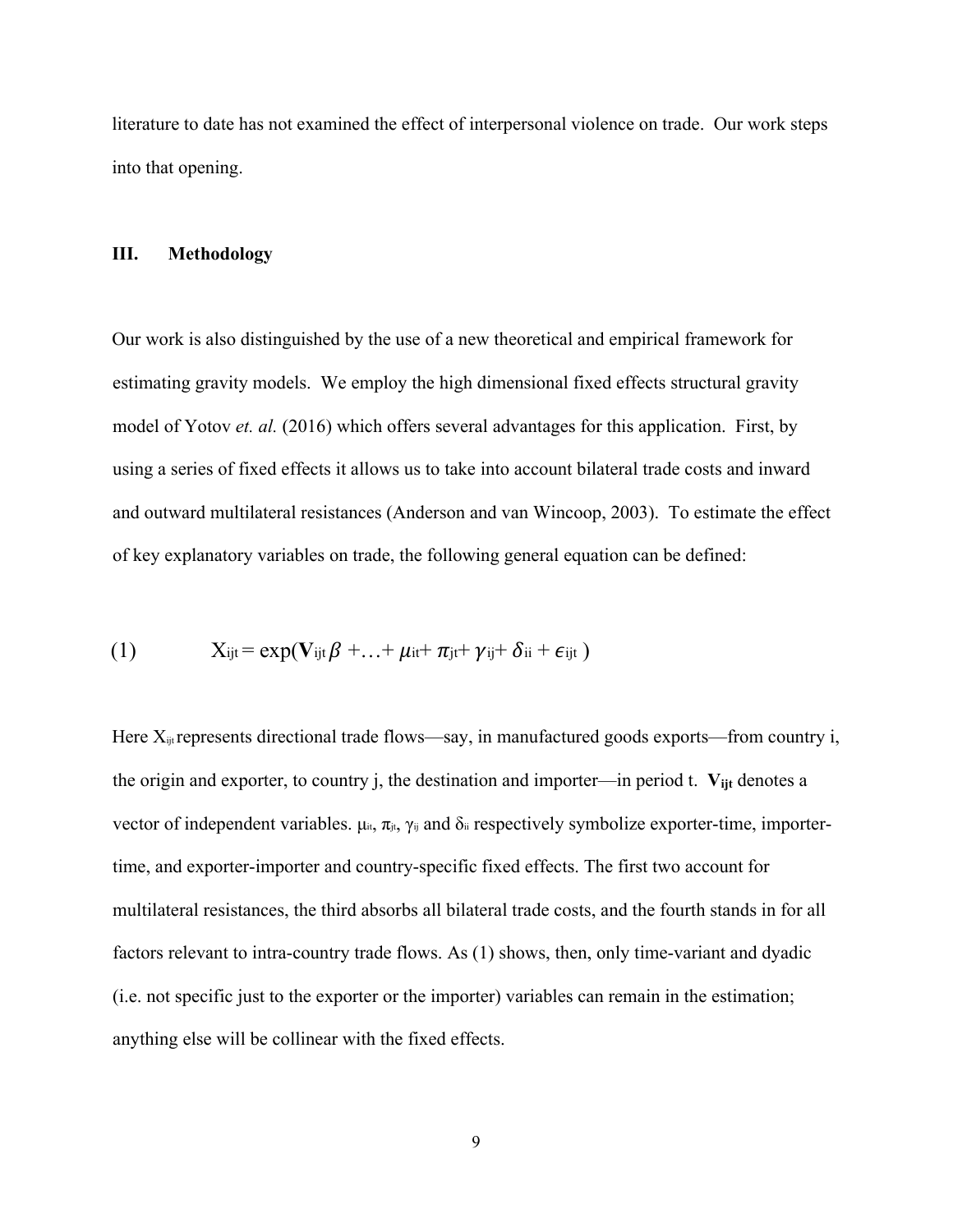We employ a two-stage procedure. In the first stage, we use the Poisson Pseudo Maximum Likelihood (PPML) estimator to regress export values on two dummies—whether the trading pair have a free trade agreement (FTA) and a currency union (CU)—and our set of highdimensional fixed effects, clustering standard errors by exporter-importer pairs. The specific equation is as follows:

(2) 
$$
X_{ijt} = exp(\beta_1 FT A_{ijt} + \beta_2 CU_{ijt} + \mu_{it} + \pi_{jt} + \gamma_{ij} + \delta_{ii} + \epsilon_{ijt}).
$$

PPML has come to dominate the gravity literature in recent years for the way it can account for zero or missing trade flows. An OLS estimator would merely drop such observations, but PPML treats them as statistical zeroes, or zeroes occurring randomly (Head and Mayer, 2014). In addition, as Santos Silva and Tenreyro (2006) show, PPML avoids the heteroskedasticity present in double-log estimation of (hitherto) standard gravity models.

We extract the importer-time and exporter-time fixed effects from the first stage and use them as dependent variables for two distinct OLS regressions in the second stage—one on the side of the importer and one on that of the exporter. In these, we regress the logged importertime and exporter-time fixed effect estimates against homicide rates (H), binary variables for inter-state war (W) and inter-ethnic fighting (IF), a vector of gravity variables (G, described later), and importer or exporter and year fixed effects:

(3) 
$$
\ln \pi_{jt} = \beta_0 + \beta_1 H_{jt} + \beta_2 W_{jt} + \beta_4 H_{jt} + \beta_3 G_{jt} + \theta_j + \omega_t + \tau_{jt}
$$

(4) 
$$
\ln \mu_{it} = \beta_0 + \beta_1 H_{it} + \beta_2 W_{it} + \beta_4 I F_{it} + \beta_3 G_{it} + \eta_i + \omega_t + \lambda_{it}
$$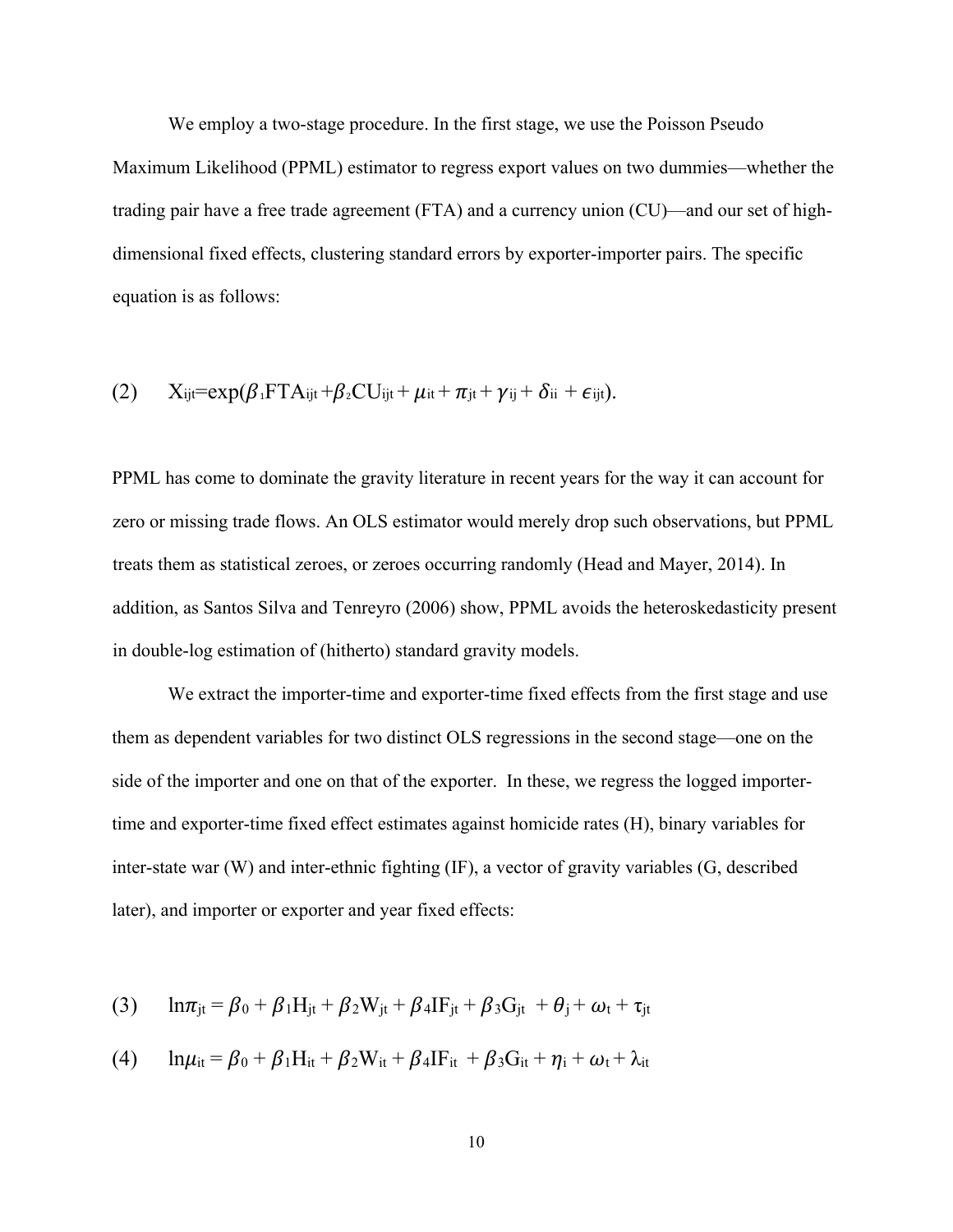The estimated coefficients for the indicator variables in the first stage can be interpreted as trade elasticities, while the coefficients in the second stage represent the effect on market access (in (3) for importers, and in (4) for exporters). Two-stage estimations such as this are widely used.<sup>[9](#page-11-0)</sup> To implement the first stage we use Stata's "ppmlhdfe" command, authored recently by Sergio Correia, Paulo Guimaraes and Tom Zylkin.<sup>12</sup>

All violence variables (for each country their homicide rate, whether they have experienced a war or an inter-ethnic conflict) enter in the second stage. That reflects our assumption about the nature of the variables that represent those forms of violence. We consider external war and inter-ethnic fighting and homicide to all be specific to the exporter or the importer, that is, to be monadic—time-varying and specific to the exporter or the importer. External war, inter-state war, would seem to be intrinsically dyadic (and therefore potentially used in the first stage equation (2)), and so some explanation here is required.

In our time period the nature of many inter-state conflicts makes it very unlikely that each country involved suffers similar trade consequences. Many of the examples of war involve a developed country fighting in a distant low-income country. The U.S., the U.K., and Australia all sent troops to Afghanistan and Iraq, for example. In these cases we should expect Afghanistan and Iraq to see diminished international trade—with all countries and not just with the foreign belligerents. The U.S, and other distant participants, by contrast, are able to conduct trade without interruption, and without significant changes in the cost to trading firms. As such we measure *where* an inter-state takes place, that is, where the fighting occurs. So, for example, our inter-state war variable takes on a value of 1 for Afghanistan during the conflict fought in

<span id="page-11-0"></span><sup>9</sup> See Head and Mayer (2014), Egger and Nigai (2015), Yotov et al. (2016), and Kinzius (2019). Correia, Guimaraes, and Zylkin (2019).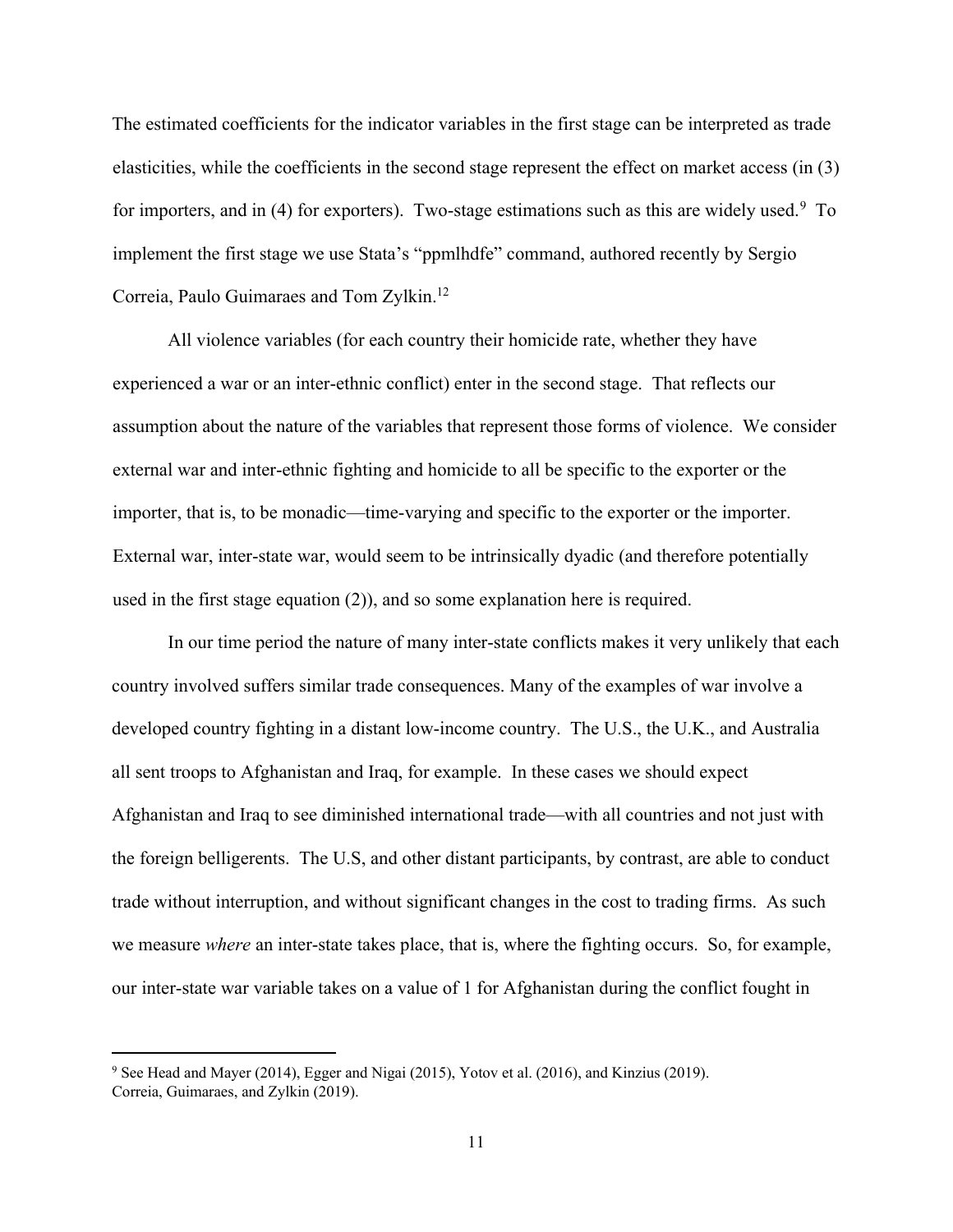that country against the Taliban government, and the value for the U.S., U.K. and Australia is a 0. By contrast, when a war is between a pair of neighboring countries where both countries see fighting on their territory, for example the Armenia - Azerbaijan conflict, both participants are coded as being, in that year, in a war.

#### **IV. Data**

We use annual data, 2000 to 2016, from 168 countries, for their trade, a variety of economic variables, and violence. Consider first the violence measures. Controlling for the effects of external war and inter-ethnic fighting is a crucial part of our strategy to identify the effects of interpersonal violence.

Our war variable (W) is adapted from a dataset maintained by the Uppsala Conflict Data Program (UCDP) and the UCDP/PRIO Armed Conflict Dataset, a joint project of the Uppsala Conflict Data Program (at the Department of Peace and Conflict Research, Uppsala University) and the Centre for the Study of Civil War (at the International peace Research Institute in Oslo, PRIO).<sup>10</sup> The definition of conflict in this dataset is "a contested incompatibility that concerns governments and/or territory where the use of armed force between two parties, of which at least one is the government of a state, results in at least 25 battle-related deaths in a calendar year." As this definition of war includes both state and non-state actors, we refine the data to include only conflicts between states, and then assign a value of 1 to the country within which the war is fought.

<span id="page-12-0"></span><sup>&</sup>lt;sup>10</sup> Information about the UCDP/PRIO Armed Conflict Dataset can be found in Pettersson (2020) and Pettersson and Oberg (2020).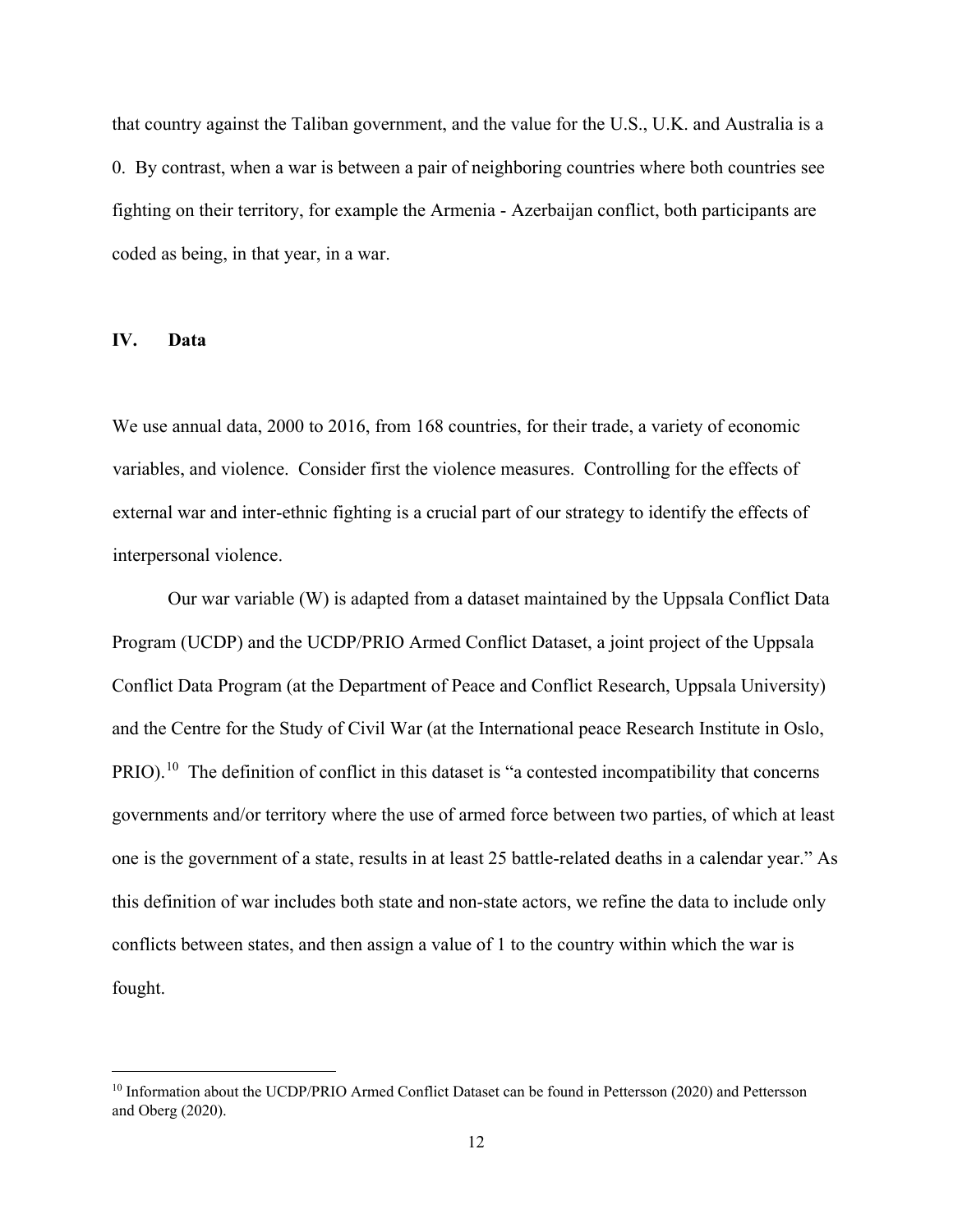Inter-Ethnic Fighting (IF) is adapted from the Political Instability Task Force (PITF) State Failure Problem Set.<sup>[11](#page-13-0)</sup> IF draws from the PITF Ethnic War dataset. Ethnic Wars are defined as "episodes of violent conflict between governments and national, ethnic, religious, or other communal minorities (ethnic challengers) in which the challengers seek major changes in their status." The criterion for including an ethnic fighting event in this dataset includes two thresholds: a mobilization threshold in which each party mobilizes at least 1,000 people (armed agents, demonstrators, troops), and a conflict intensity threshold where there must be at least 1,000 direct conflict-related deaths across the conflict duration and at least one year when the annual conflict-related death toll is greater than 100 fatalities.<sup>[12](#page-13-1)</sup> We create a dummy variable for Inter-ethnic Fighting which equals 1 when a state experiences an inter-ethnic conflict event in a given year with a conflict intensity threshold greater than 1000 fatalities.

Our homicide data comes from the United Nations Office on Drugs and Crime (UNODC) Database.<sup>[13](#page-13-2)</sup> Homicide rates are reported annually as the number of homicides per 100,000 people for individual countries and regions. The data are collected through the United Nations Crime Trends Survey (UN-CTS). In our 2000-2016 sample, the mean rate per country per year is approximately 8, with a standard deviation of 12. There is considerable variance between countries and within countries over time.

Figure 1 illustrates. It displays examples of countries around or below the  $25<sup>th</sup>$  percentile (approximately 1.2) and the median (approximately 3.0) homicide rates. The countries in the lowest quartile in this figure are Germany (DEU), Hong Kong (HKG), Japan (JPN), and Qatar (QAT), whose homicide rates can barely be distinguished from zero. Countries around the

<span id="page-13-2"></span><span id="page-13-1"></span>

<span id="page-13-0"></span><sup>&</sup>lt;sup>11</sup> See http://www.systemicpeace.org/inscrdata.html.<br><sup>12</sup> See http://www.systemicpeace.org/inscrdata.html.<br><sup>13</sup> https://dataunodc.un.org/content/data/homicide/homicide-rate.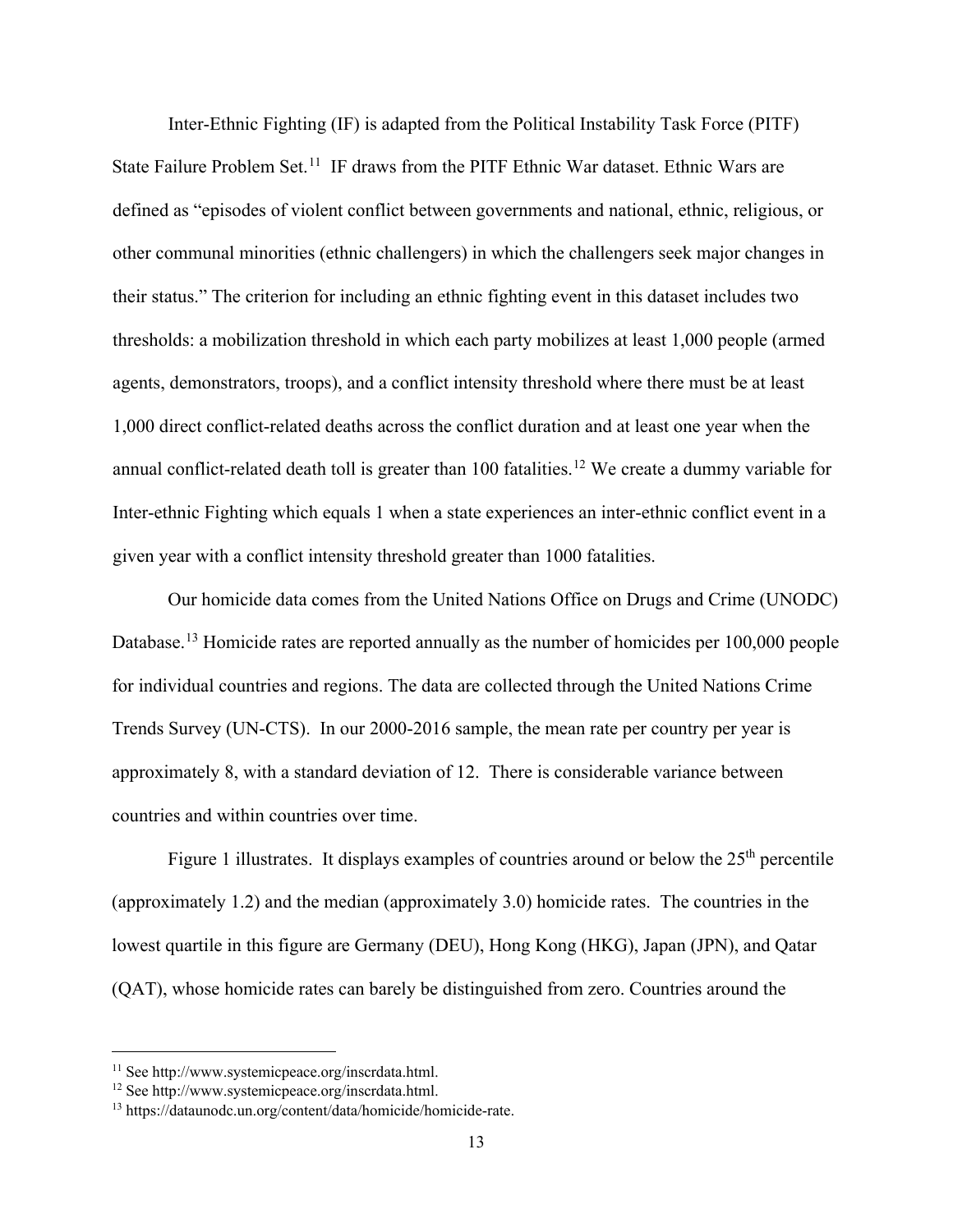median include the Philippines (PHL), Argentina (ARG), and the United States (USA). They seem significantly more violent with homicide rates around 8 per 100,000. However, adding more countries to the table makes these countries' homicide rates seem small in comparison: Figure 2, which adds to Figure 1 several examples of countries with much higher homicide rates, shows how the latter dwarf the former. El Salvador (SLV) has the highest homicide rate across every year in our sample. Its peak, around 2014-15, was shockingly high.

The "gravity variables" in our study include information on FTA and CU membership, population, and GDP (in current dollars). These variables were obtained from the United States International Trade Commission's (USITC) Dynamic Gravity Dataset.<sup>[14](#page-14-0)</sup>

The trade data are from the USITC's International Trade and Production Database for Estimation (ITPD-E). The ITPD-E contains bilateral international trade and domestic trade for many countries, and industries and spans the years 2000 to 2016. The data are divided into industries (agriculture, mining and energy, manufacturing, and services), with data from 120 countries.<sup>15</sup> We use the importing country's record of the shipment from origin to destination.

Table 1 provides descriptive statistics for our estimating sample.

#### **V. Results**

Tables 2, 3, 4, 5, and 6 present, respectively, the results for differentiated manufactures, nondifferentiated manufactures, services, agriculture, and mining. In each table we present the results from our two-stage estimation of equations (2), (3), and (4). As all tables are laid out in

<span id="page-14-0"></span><sup>&</sup>lt;sup>14</sup> Available at gravity.usite.gov and described in Gurevich and Herman (2018).

<span id="page-14-1"></span><sup>15</sup> See [https://www.usitc.gov/data/gravity/itpde\\_guide/](https://www.usitc.gov/data/gravity/itpde_guide/) .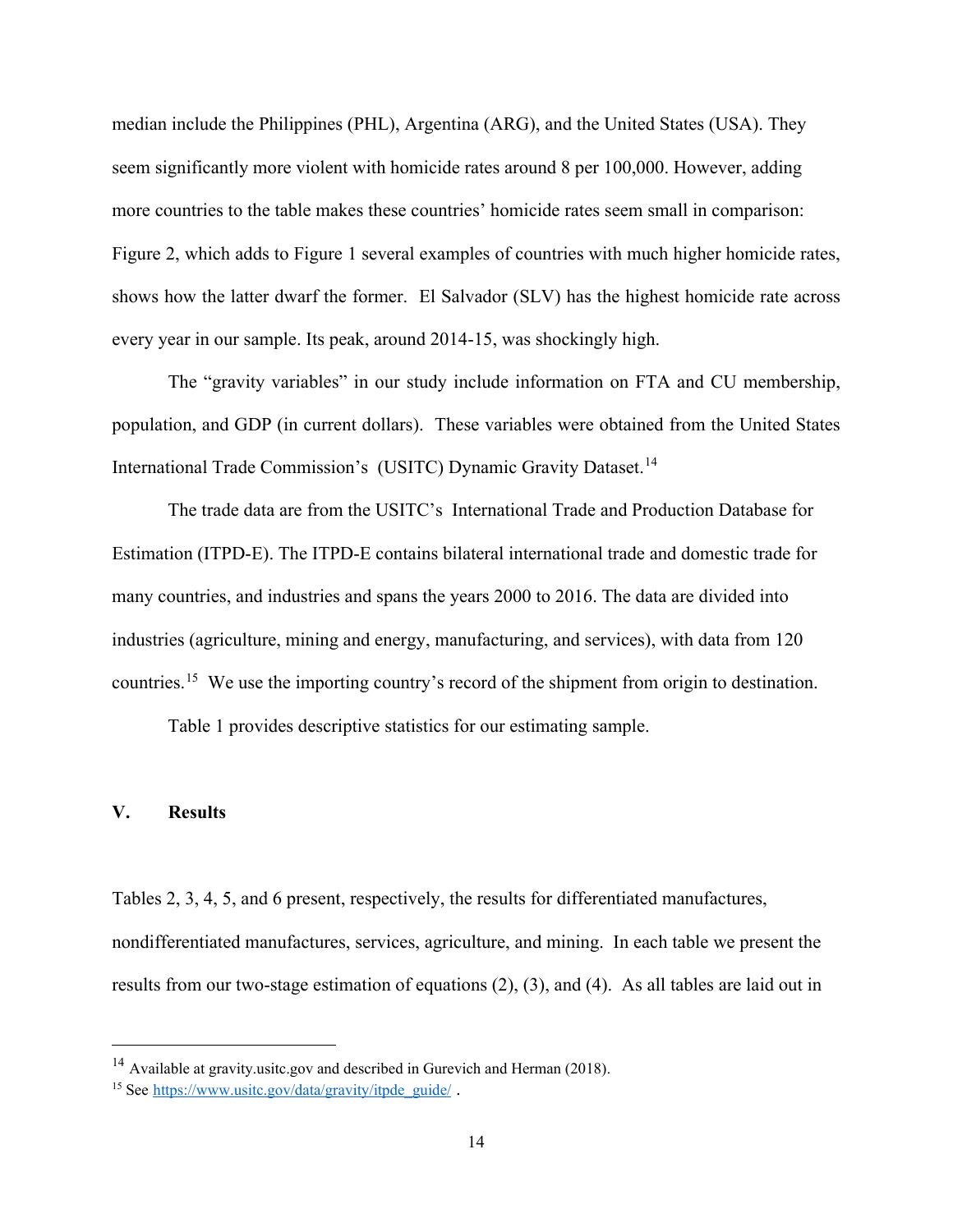exactly the same manner, we can use Table 2 to illustrate. Column 1 contains the result of the first stage, the estimation of equation (2). The dependent variable is the value of exports of differentiated manufactured goods from country i to country j. The right-hand side includes only time-varying dyadic variables, dummy variables for whether the country pair were both members of a free-trade agreement (FTA) or both were members of a customs union (CU).

Columns 2, 3, and 4 present the results of estimating equation (2), where the dependent variable is the value of the exporter-time fixed effect (from column 1). In columns 2, 3, and 4 we have measures of violence: homicide rate (Homicide Rate), inter-state war (W), and interethnic fighting (IF). In addition we have a standard set of gravity variables, the population (Population) of the exporter, GDP of the exporter, and dummy variables for whether the exporter is a member of the World Trade Organization (WTO) or the European Union (EU). Columns 5, 6, and 7 show the results of estimating equation (3), where the dependent variable is the value of the importer-time fixed effect estimated in equation (2), and the independent variables take on take on importers' values. [16](#page-15-0)

Looking across Tables  $2 - 6$ , several things emerge about the effect of civil violence, homicide, on international trade. For each sector either exports, or imports, show the expected negative sign on homicide. The effect is negative and statistically significant for the exports of differentiated manufactures, services, agriculture, and mining. The effect is negative and statistically significant for the imports of differentiated and undifferentiated manufactures, and for agriculture. $17$ 

<span id="page-15-0"></span><sup>&</sup>lt;sup>16</sup> The number of observations in column 1 is substantially larger than that in columns 2-7. In 2-7 the data are no longer dyadic; each country has one value for its fixed effect per time period.

<span id="page-15-1"></span> $17$  We also find negative though statistically insignificant results for the exports of undifferentiated manufactures, and for imports of services, agriculture, and mining.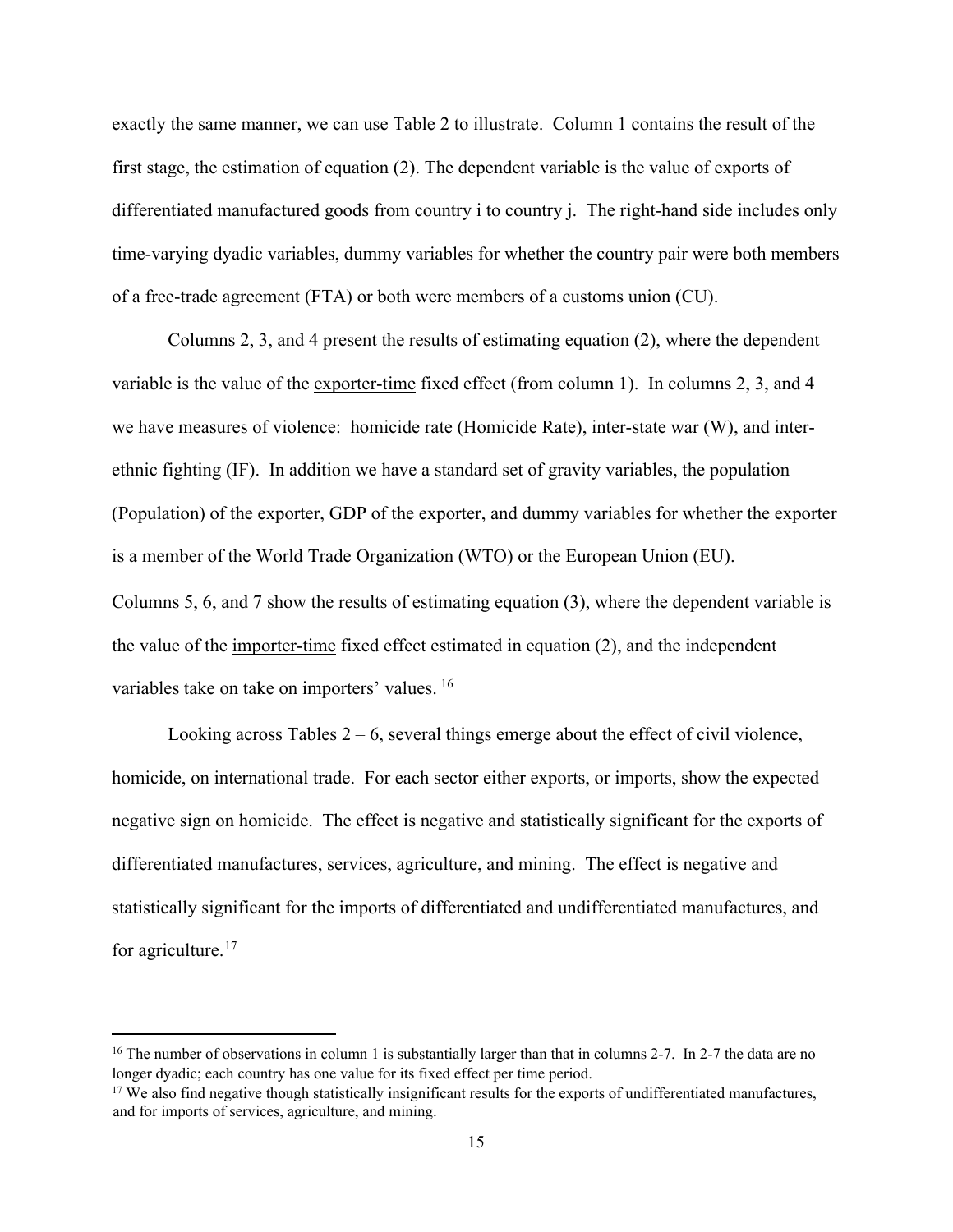Moreover, these results bear clinical significance. For the purpose of comparison we point the reader to columns 4 and 7 in each table (second stage results that use our full set of controls including membership in the WTO and the EU). For differentiated manufactures in Table 2 consider columns (4) and (7). A one standard deviation increase in the homicide rate (approximately a change of 12 homicides per 100,000 of population) predicts a 6.9 percent decrease in exports (that is, -0.00565 x 12.296 x 100, where the first number is the estimated coefficient). In imports, the similarly-constructed prediction is for a 12.8 percent decrease. These are both sizeable effects.

The same calculation in Table 3 for undifferentiated manufactures shows a more modest effect for exports, and a larger one for imports. A one standard deviation change in the homicide rate predicts a 1.4 percent decrease in exports, and a 10.4 percent decrease in imports.

Services trade, Table 4, also shows important clinical effects. A one standard deviation increase in the homicide rate predicts a 45 percent decrease in exports, and a 14 percent decline in imports. Agriculture and mining, Tables 5 and 6, using the same methodology show again large effects: in agriculture a 11.5 percent decline in exports, and a 9.6 percent decline in imports, and in mining 19 percent and 12 percent, respectively.

Table 7 presents initial results, for differentiated manufactures goods, where we do several new things: first, we include a one-year lag on homicide for both the exporter and the importer regressions. Lagged effects are quite plausible; for example if violence acts as a tax on trading firms then homicide rates in the previous year could affect the incentive to create trade contracts in the upcoming year.

Second, Table 7 includes an additional gravity variable, a measure of the country's remoteness calculated as the GDP-weighted distance between a country and the other countries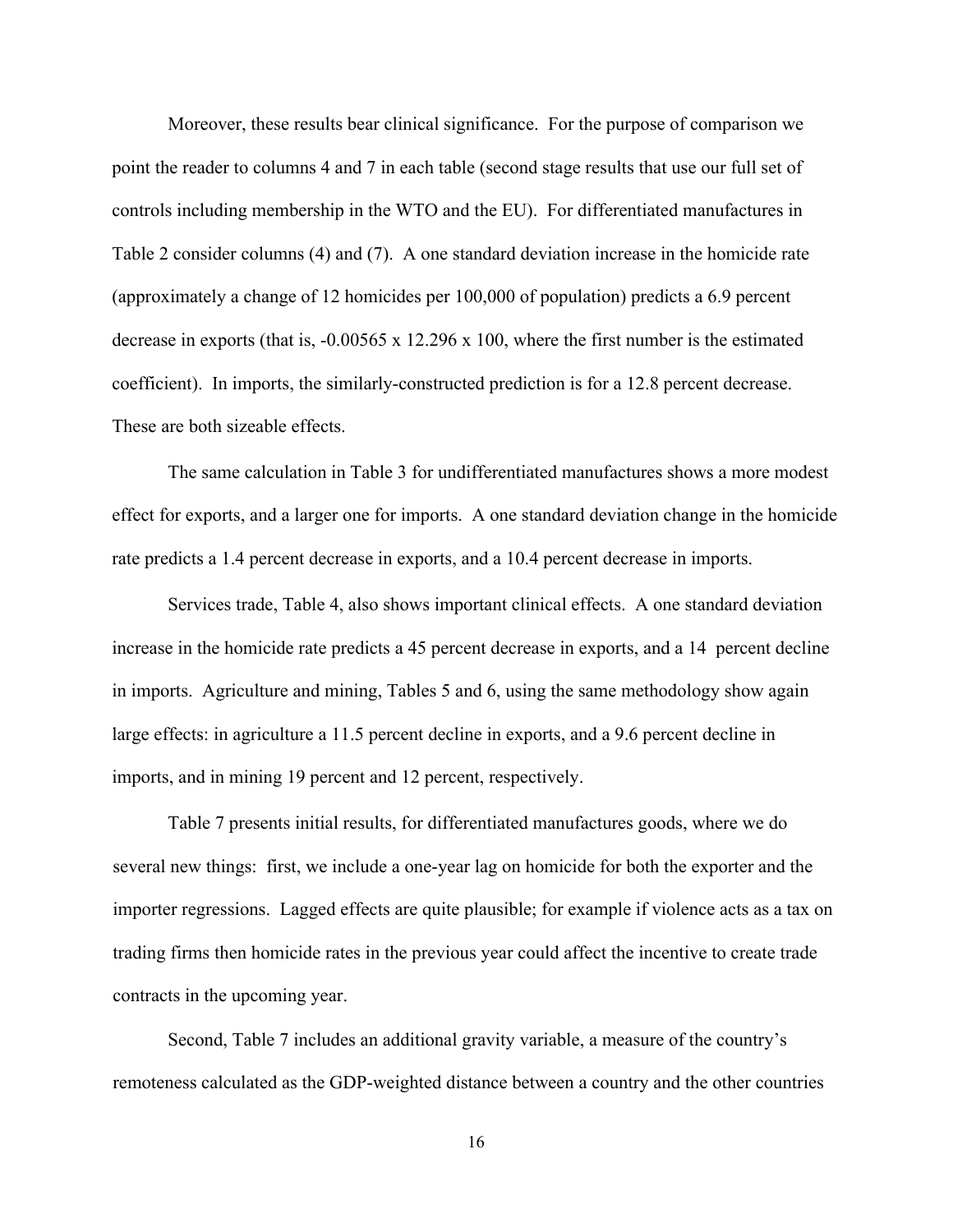in the sample. It is typically the case that countries will trade more if they are close to each other and mutually remote from other countries. In these estimates we measure how remoteness, across all bilateral pairs, affects the level of exports and imports.

Finally, we also modify the estimation of the standard errors; in Tables  $2 - 6$  we employ a heteroskedasticity correction; in Table 7 we cluster the standard errors by exporting (or importing) country.

There are broad similarities, and a couple differences, between the results in Table 7 and in Table 2. We again find negative coefficients on the homicide variables, in this case both contemporary and lagged homicide. The coefficients are strongly statistically significant in the importer regression, but not for the exporter regression. We attribute the difference in the significance to how the standard errors are estimated; when we replicate Table 2 regressions with the same cluster approach as in Table 7 we find the same lack of significance in the exporter regressions.

The coefficient on lagged homicide rates is in absolute terms about twice the size of the coefficient on contemporaneous homicide. This fits our intuition, stated above, that the effects of homicide may be felt only slowly on international trade. These particular results are suggestive only, and one puzzle we face is in thinking about the appropriate lag structure on homicide and, for that matter, the other variables in the equation.

The remoteness variables are both positive and statistically significant. We expect remoteness to be positive in regressions of dyadic trade, but what is expected in a monadic regression?

Looking across the tables there are a handful of other results are also worthy of notice. Inter-state war and inter-ethnic fighting often have a positive sign in our second-stage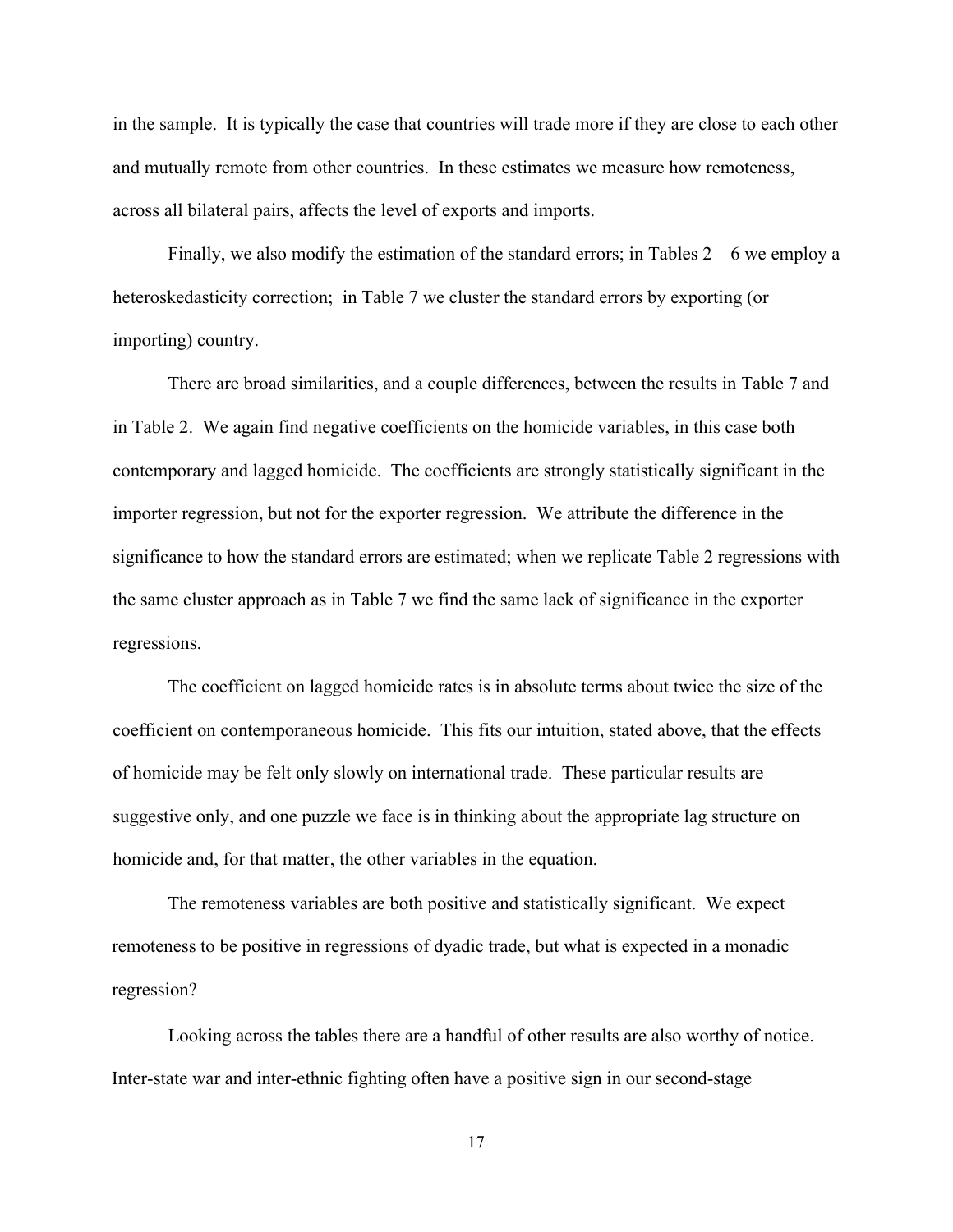regressions. These results are puzzling, and we suspect that the very rare nature of these events may be behind the finding. For example, only 0.5 percent of our sample has an inter-state war and less than 5 percent has an inter-ethnic conflict. As such our variables may not be good measures of these types of conflict *per se*, and may instead act as a dummy variable for the trade of a particular small set of countries. Another possible explanation is reverse causality. High trade volumes may be a measure of the value of winning a conflict, which may in turn induce wars between states or between ethnic groups.

Finally, and surprisingly to us, we find that broadly across our results the market access of importers goes down more than the market access for exporters for a standard deviation increase in homicide rates (something that shows very clearly in Table 2 with differentiated manufactures). If this result holds up in subsequent refinements of this work, it will indicate that personal-level violence in some sense affects the behavior of a nation's importers more than it does external buyers (or local sellers) on the export side of the economy. In terms of the mechanisms discussed earlier for how violence affects trade we have no ready explanation for this phenomenon.

#### **VI. Conclusion**

The unique contribution of this paper is to explore how personal-level violence has a negative effect on international trade. This effect, when calculated through our two-stage estimation strategy and understood as a reduction in market access, extends to both the exporter and the importer and is clinically significant.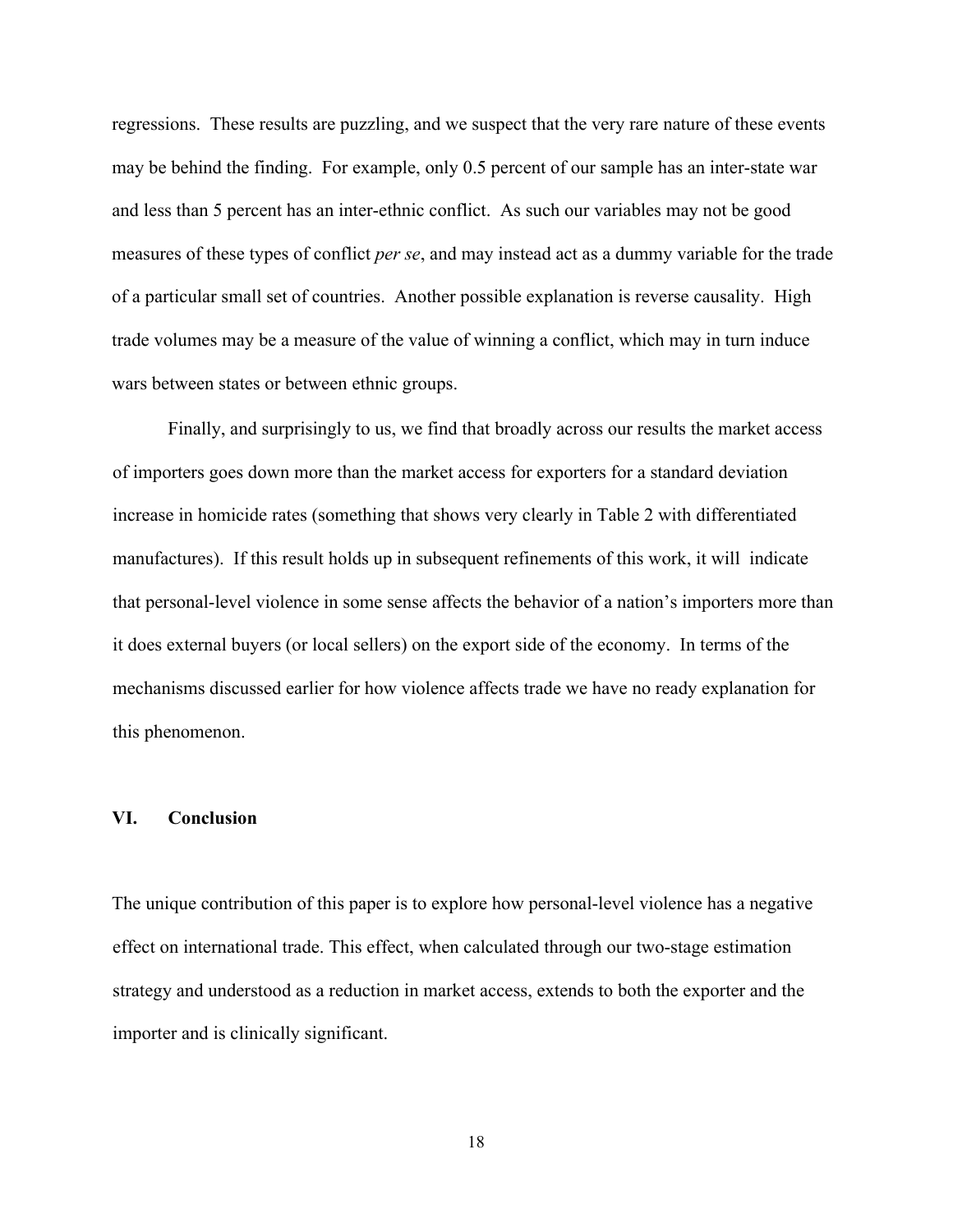This is work in progress, and we have several aims in moving forward. We want to explore the theoretical channels by which violence can affect international trade. As discussed earlier our sense is that violence acts as a tax on exporting firms, and we intend to model that relationship. Until that point these results are suggestive only.

Based upon the theoretical channels proposed we will move back to the empirics and the research design. There are a number of options here, IV (unlikely to work given the need for a variable that has no reasonable connection to the unobserved determinants of trade), natural experiments, or perhaps some version of a DiD.

Finally, there are other data sources that we could exploit. The MEPV data (Major Episodes of Political Violence<sup>[18](#page-19-0)</sup>), for example, offers a potentially useful cross check on our current data which we are actively exploring. We hope to investigate other forms of micro-level violence (kidnapping, sexual and other violent assault, etc.) and identify the specific mechanisms through which such violence affects trade. Another goal is to consider estimation techniques that may control more robustly for potential sources of endogeneity in our estimating models.

<span id="page-19-0"></span><sup>&</sup>lt;sup>18</sup> Available at [www.systemicpeace.org.](http://www.systemicpeace.org/)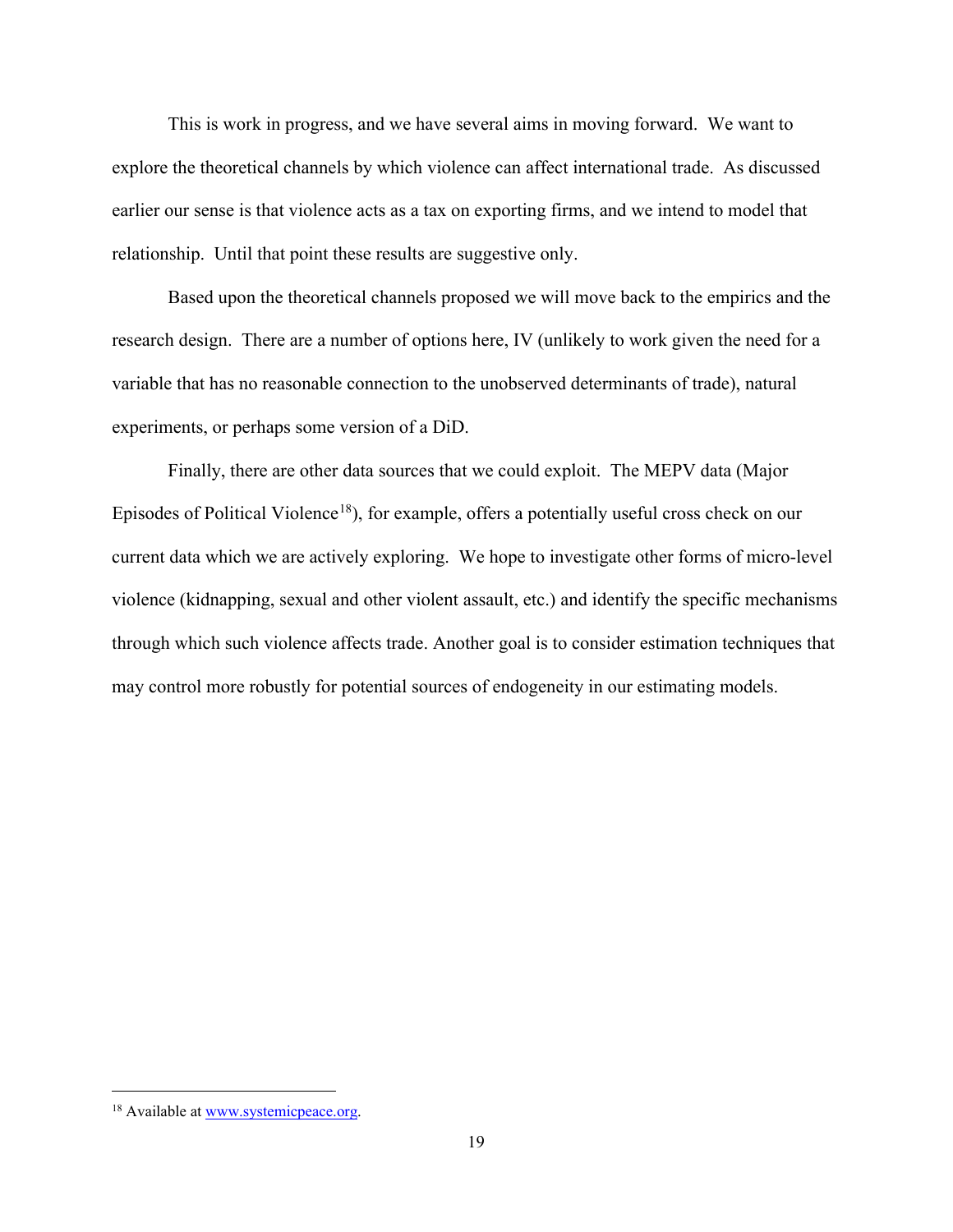

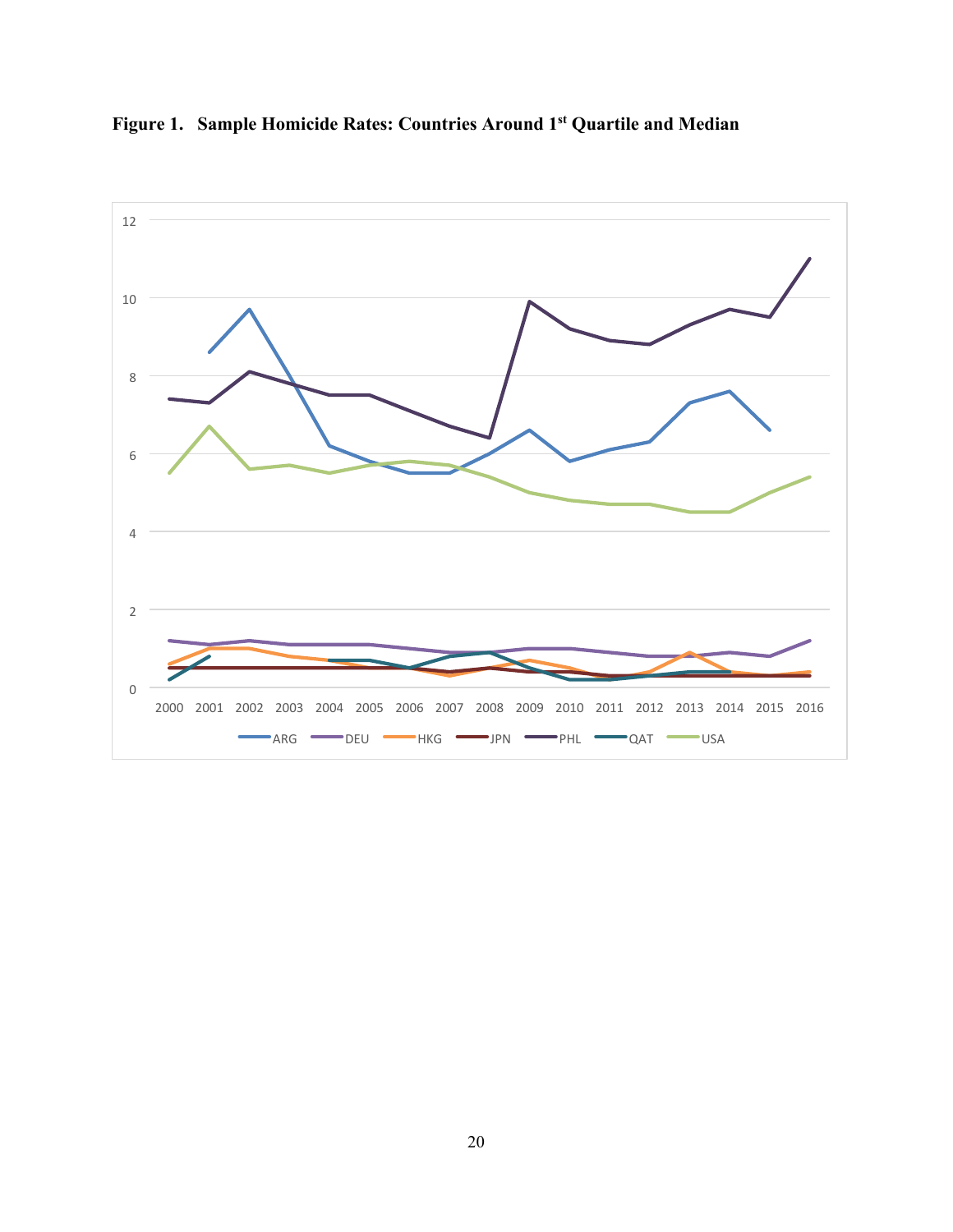

**Figure 2. Sample Homicide Rates: Selected Countries from 1st to 4th Quartiles**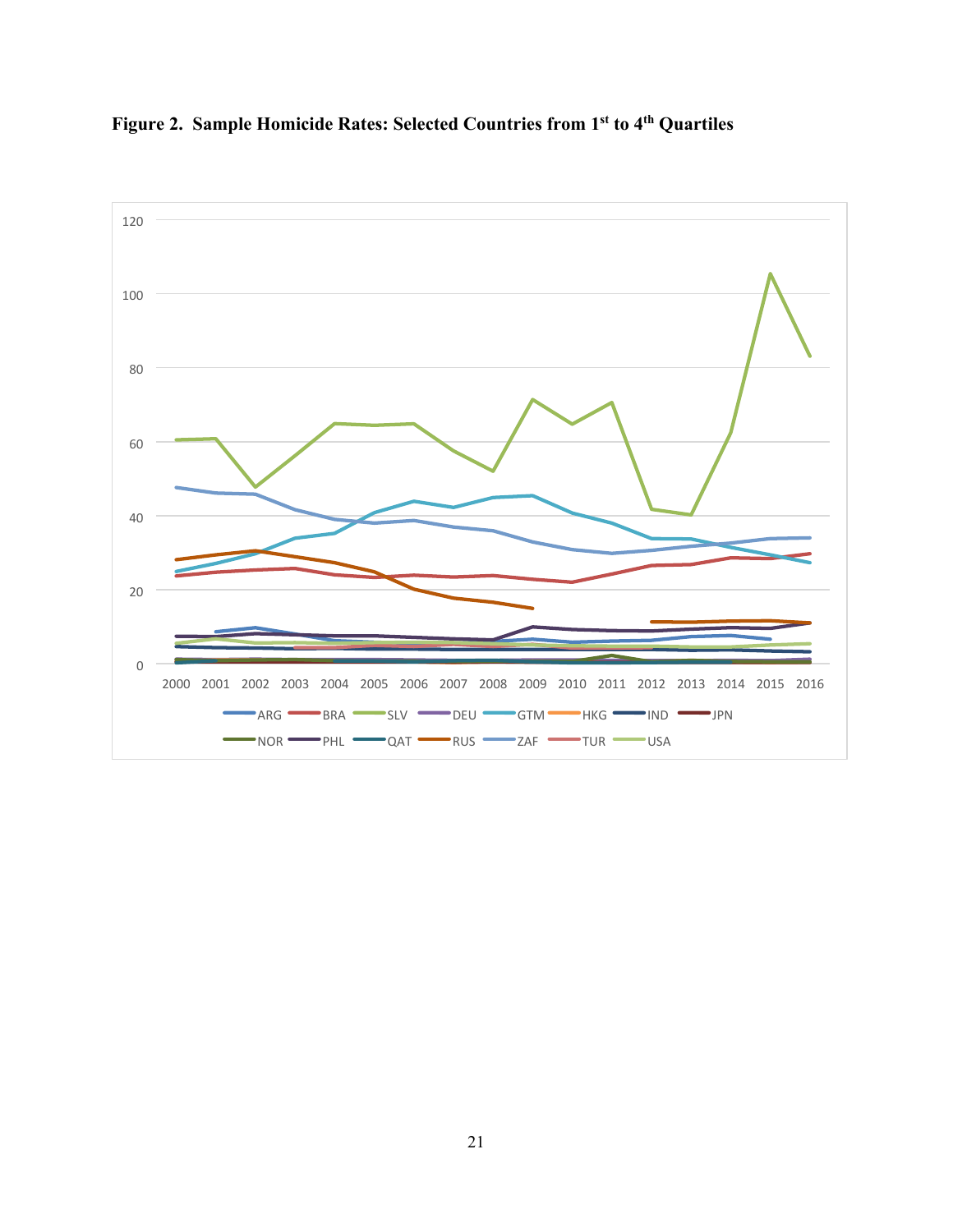### **Table 1. Estimating Sample Descriptive Statistics**

### Annual, 2000-2016

170 unique countries of origin; 170 unique countries of destination; 25,802 unique pairs. "Origin" refers to exporting country, "destination" to importing country.

| Variable                                              | No. Obs. | Mean      | <b>Standard</b><br><b>Deviation</b> | <b>Minimum</b>   | <b>Maximum</b> |
|-------------------------------------------------------|----------|-----------|-------------------------------------|------------------|----------------|
| Exports, origin to<br>destination, US\$ m<br>(dyadic) | 436,811  | 378.7374  | 11949.56                            | $\boldsymbol{0}$ | 3038829        |
| Member of a currency<br>union (dyadic)                | 436,811  | 0.0485061 | 0.2148333                           | $\mathbf{0}$     | 1              |
| Member of an FTA(dyadic)                              | 436,811  | 0.1394219 | 0.3463866                           | $\boldsymbol{0}$ | 1              |
| homicide rate per 100,000<br>people, origin           | 354,838  | 7.840607  | 11.98778                            | $\boldsymbol{0}$ | 105.4          |
| homicide rate per 100,000<br>people, destination      | 355,119  | 7.895749  | 11.99382                            | $\boldsymbol{0}$ | 105.4          |
| Interethnic fighting, origin                          | 436,811  | 0.0185526 | 0.1349388                           | $\boldsymbol{0}$ | $\mathbf{1}$   |
| Interethnic fighting,<br>destination                  | 436,811  | 0.0419174 | 0.2004008                           | $\boldsymbol{0}$ | 1              |
| Nominal GDP, US\$ b,<br>origin                        | 418,918  | 387.1459  | 1432.251                            | 0.0132           | 19087          |
| Nominal GDP, US\$ b,<br>destination                   | 419,683  | 386.2863  | 1431.034                            | 0.0132           | 19087          |
| International war fought at<br>home, origin           | 429,338  | 0.0055923 | 0.0745726                           | $\boldsymbol{0}$ | 1              |
| International war fought at<br>home, destination      | 438,194  | 0.00597   | 0.0770346                           | $\boldsymbol{0}$ | 1              |
| EU member, origin                                     | 429,338  | 0.1603003 | 0.3668847                           | $\boldsymbol{0}$ | $\mathbf{1}$   |
| EU member, destination                                | 438,194  | 0.1564239 | 0.3632571                           | $\boldsymbol{0}$ | 1              |
| WTO member, origin                                    | 429,338  | 0.8196013 | 0.3845196                           | $\boldsymbol{0}$ | 1              |
| WTO member, destination                               | 438,194  | 0.8114602 | 0.391143                            | $\boldsymbol{0}$ | $\mathbf{1}$   |
| Population, millions, origin                          | 404,622  | 43.50665  | 154.0302                            | 0.0044           | 1403.5         |
| Population, millions,<br>destination                  | 405,968  | 43.41724  | 153.7645                            | 0.0044           | 1403.5         |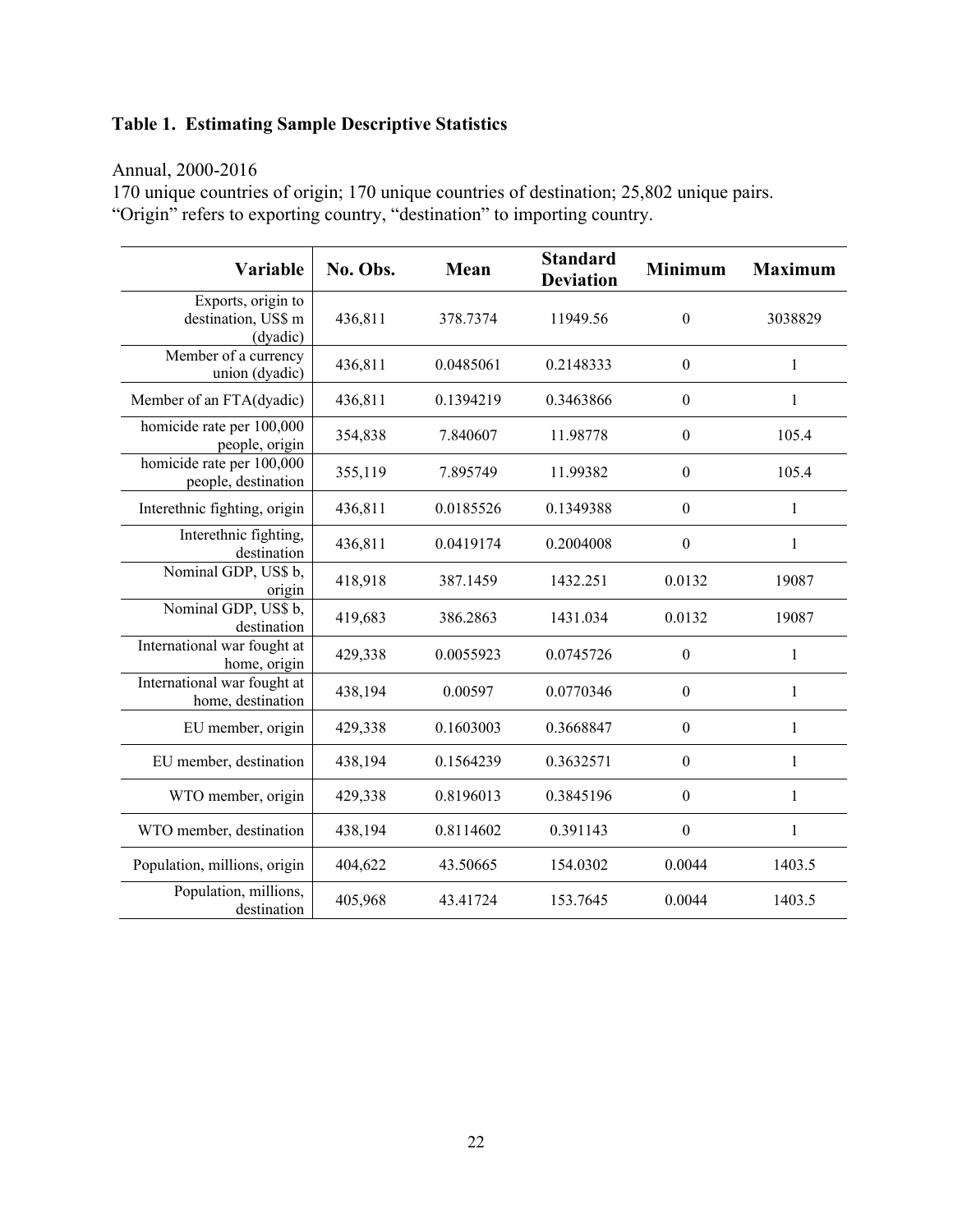### **Table 2. Differentiated Manufactures**

Dependent variable: noted by column.

Variables are exporter-specific in columns (2)-(4), and importer-specific in columns (5)-(7).

|                          | (1)        | (2)          | (3)          | (4)          | (5)          | (6)          | (7)          |
|--------------------------|------------|--------------|--------------|--------------|--------------|--------------|--------------|
|                          | Exports, o | Exporter-    | Exporter-    | Exporter-    | Importer-    | Importer-    | Importer-    |
| <b>VARIABLES</b>         | to d       | time FEs     | time FEs     | time FEs     | time FEs     | time FEs     | time FEs     |
| <b>FTA</b>               | 0.0139     |              |              |              |              |              |              |
|                          | (0.0391)   |              |              |              |              |              |              |
| <b>CU</b>                | $0.194***$ |              |              |              |              |              |              |
|                          | (0.0586)   |              |              |              |              |              |              |
| Homicide rate            |            | $-0.00655**$ | $-0.00643**$ | $-0.00565**$ | $-0.0107***$ | $-0.0101***$ | $-0.0104***$ |
|                          |            | (0.00257)    | (0.00257)    | (0.00253)    | (0.00181)    | (0.00177)    | (0.00178)    |
| W                        |            | $-0.00613$   | $-0.0159$    | $-0.00485$   | $0.183**$    | 0.143        | 0.139        |
|                          |            | (0.112)      | (0.112)      | (0.112)      | (0.0892)     | (0.0915)     | (0.0909)     |
| $\rm IF$                 |            | $0.0848*$    | $0.0904*$    | $0.0899*$    | $-0.0141$    | $-0.0174$    | $-0.0168$    |
|                          |            | (0.0509)     | (0.0534)     | (0.0539)     | (0.0609)     | (0.0666)     | (0.0665)     |
| Population               |            | $0.00485***$ | $0.00489***$ | $0.00521***$ | $0.00406***$ | $0.00416***$ | $0.00404***$ |
|                          |            | (0.000665)   | (0.000671)   | (0.000708)   | (0.000777)   | (0.000768)   | (0.000754)   |
| <b>GDP</b>               |            | 4.17e-06     | 3.52e-06     | 8.18e-06     | $-1.63e-05$  | $-1.85e-05$  | $-2.03e-05$  |
|                          |            | $(1.19e-05)$ | $(1.17e-05)$ | $(1.18e-05)$ | $(1.74e-05)$ | $(1.66e-05)$ | $(1.68e-05)$ |
| <b>WTO</b>               |            |              | 0.0559       | 0.0741       |              | $0.246***$   | $0.239***$   |
|                          |            |              | (0.0645)     | (0.0638)     |              | (0.0496)     | (0.0498)     |
| EU                       |            |              |              | $0.341***$   |              |              | $-0.129***$  |
|                          |            |              |              | (0.0416)     |              |              | (0.0383)     |
|                          |            |              |              |              |              |              |              |
| Constant                 | $10.66***$ | $-5.186***$  | $-5.233***$  | $-5.305***$  | $-4.173***$  | $-4.376***$  | $-4.349***$  |
|                          | (0.0435)   | (0.0551)     | (0.0767)     | (0.0761)     | (0.0516)     | (0.0639)     | (0.0640)     |
|                          |            |              |              |              |              |              |              |
| Observations             | 427,282    | 2,094        | 2,094        | 2,094        | 2,094        | 2,094        | 2,094        |
| R-squared                |            | 0.986        | 0.986        | 0.986        | 0.986        | 0.986        | 0.986        |
| Exporter-Time            | <b>YES</b> |              |              |              |              |              |              |
| FEs                      |            |              |              |              |              |              |              |
| Importer-Time<br>FEs     | <b>YES</b> |              |              |              |              |              |              |
| Exporter-Importer<br>FEs | <b>YES</b> |              |              |              |              |              |              |
| Year FEs                 |            | <b>YES</b>   | <b>YES</b>   | <b>YES</b>   | <b>YES</b>   | <b>YES</b>   | <b>YES</b>   |
| <b>Exporter FEs</b>      |            | <b>YES</b>   | <b>YES</b>   | <b>YES</b>   |              |              |              |
| <b>Importer FEs</b>      |            |              |              |              | <b>YES</b>   | <b>YES</b>   | <b>YES</b>   |

Robust standard errors in parentheses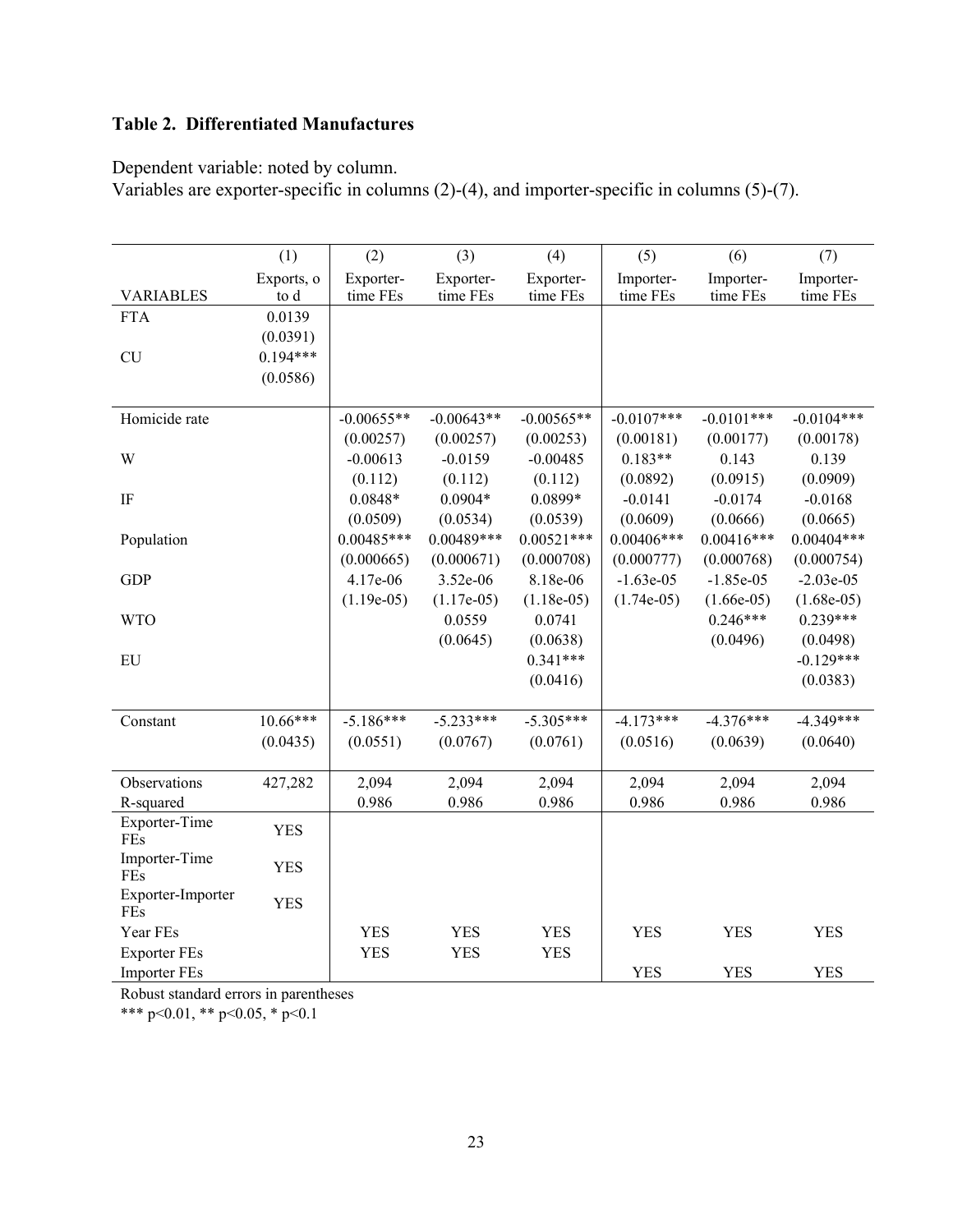### **Table 3. Undifferentiated Manufactures**

Dependent variable: noted by column.

| Variables are exporter-specific in columns $(2)-(4)$ , and importer-specific in columns $(5)-(7)$ . |  |
|-----------------------------------------------------------------------------------------------------|--|
|                                                                                                     |  |

|                      | (1)        | (2)          | (3)          | (4)          | (5)          | (6)           | (7)          |
|----------------------|------------|--------------|--------------|--------------|--------------|---------------|--------------|
|                      | Exports,   | Exporter-    | Exporter-    | Exporter-    | Importer-    | Importer-     | Importer-    |
| <b>VARIABLES</b>     | o to d     | time FEs     | time FEs     | time FEs     | time FEs     | time FEs      | time FEs     |
| <b>FTA</b>           | $0.124***$ |              |              |              |              |               |              |
|                      | (0.0356)   |              |              |              |              |               |              |
| <b>CU</b>            | $0.307***$ |              |              |              |              |               |              |
|                      | (0.0322)   |              |              |              |              |               |              |
|                      |            |              |              |              |              |               |              |
| Homicide rate        |            | $-0.0014$    | $-0.0012$    | $-0.0011$    | $-0.0087***$ | $-0.0082$ *** | $-0.0085***$ |
|                      |            | (0.0022)     | (0.002)      | (0.0022)     | (0.0019)     | (0.0018)      | (0.0018)     |
| W                    |            | $-0.0014$    | $-0.019$     | $-0.019$     | 0.0182       | $-0.0163$     | $-0.0198$    |
|                      |            | (0.106)      | (0.109)      | (0.109)      | (0.0775)     | (0.0807)      | (0.0803)     |
| IF                   |            | $-0.098**$   | $-0.088**$   | $-0.088**$   | 0.088        | 0.085         | 0.086        |
|                      |            | (0.0400)     | (0.043)      | (0.0429)     | (0.0651)     | (0.0686)      | (0.0681)     |
| POP                  |            | $0.0017***$  | $0.0017***$  | $0.0018***$  | $0.0035***$  | $0.0036***$   | $0.0035***$  |
|                      |            | (0.0005)     | (0.0005)     | (0.0005)     | (0.0006)     | (0.0006)      | (0.0006)     |
| <b>GDP</b>           |            | $3.16e-05**$ | $3.05e-05*$  | $3.06e-05*$  | $-1.72e-05$  | $-1.91e-05$   | $-2.05e-05$  |
|                      |            | $(1.59e-05)$ | $(1.57e-05)$ | $(1.57e-05)$ | $(1.35e-05)$ | $(1.31e-05)$  | $(1.32e-05)$ |
| <b>WTO</b>           |            |              | 0.100        | 0.100        |              | $0.212***$    | $0.206***$   |
|                      |            |              | (0.111)      | (0.111)      |              | (0.0510)      | (0.0508)     |
| EU                   |            |              |              | 0.012        |              |               | $-0.106***$  |
|                      |            |              |              | (0.031)      |              |               | (0.0315)     |
|                      |            |              |              |              |              |               |              |
| Constant             | $11.07***$ | $-5.145***$  | $-5.230***$  | $-5.232***$  | $-3.168***$  | $-3.344***$   | $-3.322***$  |
|                      | (0.0357)   | (0.0468)     | (0.109)      | (0.109)      | (0.0448)     | (0.0601)      | (0.0597)     |
|                      |            |              |              |              |              |               |              |
| Observations         | 423,214    | 2,094        | 2,094        | 2,094        | 2,094        | 2,094         | 2,094        |
| R-squared            |            | 0.985        | 0.985        | 0.985        | 0.986        | 0.986         | 0.986        |
| Exporter-Time        |            |              |              |              |              |               |              |
| FEs                  | YES        |              |              |              |              |               |              |
| Importer-Time<br>FEs |            |              |              |              |              |               |              |
| Exporter-            | <b>YES</b> |              |              |              |              |               |              |
| <b>Importer FEs</b>  | <b>YES</b> |              |              |              |              |               |              |
| Year FEs             |            | <b>YES</b>   | <b>YES</b>   | <b>YES</b>   | <b>YES</b>   | <b>YES</b>    | <b>YES</b>   |
| <b>Exporter FEs</b>  |            | <b>YES</b>   | <b>YES</b>   | <b>YES</b>   |              |               |              |
| <b>Importer FEs</b>  |            |              |              |              | <b>YES</b>   | <b>YES</b>    | <b>YES</b>   |

Robust standard errors in parentheses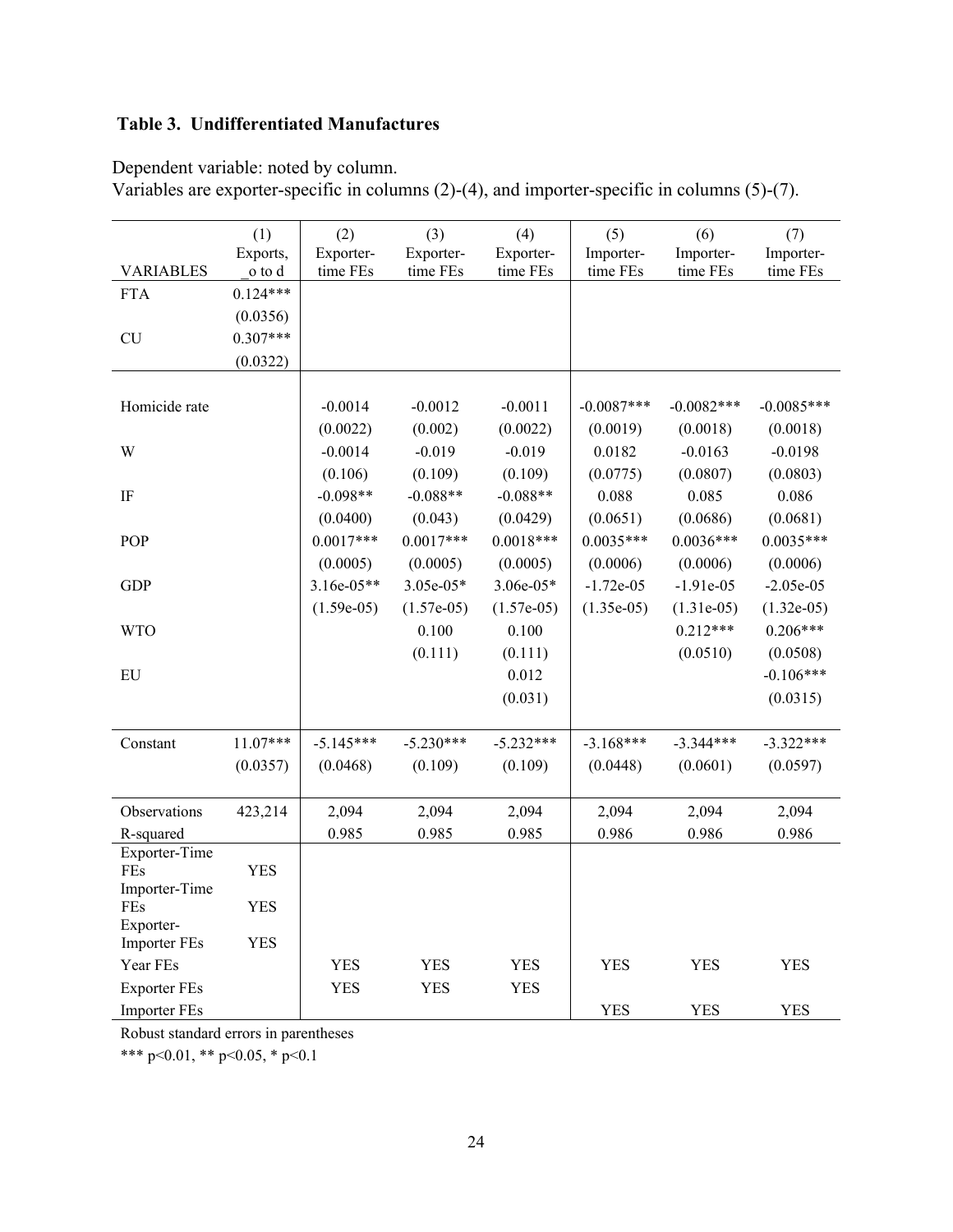### **Table 4. Services**

Dependent variable: noted by column.

Variables are exporter-specific in columns (2)-(4), and importer-specific in columns (5)-(7).

|                     | (1)        | (2)           | (3)           | (4)           | (5)           | (6)          | (7)          |
|---------------------|------------|---------------|---------------|---------------|---------------|--------------|--------------|
|                     | Exports,   | Exporter-     | Exporter-     | Exporter-     | Importer-     | Importer-    | Importer-    |
| <b>VARIABLES</b>    | o to d     | time FEs      | time FEs      | time FEs      | time FEs      | time FEs     | time FEs     |
| <b>FTA</b>          | 0.110      |               |               |               |               |              |              |
|                     | (0.068)    |               |               |               |               |              |              |
| CU                  | $0.550***$ |               |               |               |               |              |              |
|                     | (0.067)    |               |               |               |               |              |              |
|                     |            |               |               |               |               |              |              |
| Homicide            |            |               |               |               |               |              |              |
| rate                |            | $-0.0369***$  | $-0.0367***$  | $-0.0372***$  | $-0.0114$     | $-0.0108$    | $-0.0115$    |
|                     |            | (0.014)       | (0.014)       | (0.014)       | (0.008)       | (0.008)      | (0.008)      |
| W                   |            | 0.269         | 0.263         | 0.253         | 0.199         | 0.185        | 0.166        |
|                     |            | (0.473)       | (0.475)       | (0.476)       | (0.467)       | (0.471)      | (0.472)      |
| $\rm IF$            |            | $0.510**$     | $0.519**$     | $0.520**$     | 0.115         | 0.108        | 0.121        |
|                     |            | (0.234)       | (0.236)       | (0.234)       | (0.364)       | (0.368)      | (0.365)      |
| POP                 |            | $0.011***$    | $0.011***$    | $0.011***$    | $0.003**$     | $0.003**$    | $0.002*$     |
|                     |            | (0.002)       | (0.002)       | (0.002)       | (0.002)       | (0.002)      | (0.001)      |
| <b>GDP</b>          |            | $-0.0002$ *** | $-0.0002$ *** | $-0.0002$ *** | $-0.0001$ *** | $-0.0001***$ | $-0.0002***$ |
|                     |            | $(3.31e-05)$  | $(3.28e-05)$  | $(3.41e-05)$  | $(4.02e-05)$  | $(3.97e-05)$ | $(4.21e-05)$ |
| <b>WTO</b>          |            |               | 0.0920        | 0.0745        |               | 0.223        | 0.193        |
|                     |            |               | (0.131)       | (0.131)       |               | (0.147)      | (0.146)      |
| EU                  |            |               |               | $-0.316***$   |               |              | $-0.545***$  |
|                     |            |               |               | (0.0800)      |               |              | (0.100)      |
|                     |            |               |               |               |               |              |              |
| Constant            | 13.93***   | $-7.534***$   | $-7.615***$   | $-7.556***$   | $-3.835***$   | $-4.024***$  | $-3.927***$  |
|                     | (0.087)    | (0.163)       | (0.222)       | (0.223)       | (0.117)       | (0.184)      | (0.185)      |
|                     |            |               |               |               |               |              |              |
| Observations        | 65,739     | 1,784         | 1,784         | 1,784         | 1,788         | 1,788        | 1,788        |
| R-squared           |            | 0.944         | 0.944         | 0.944         | 0.940         | 0.940        | 0.940        |
| Exporter-           |            |               |               |               |               |              |              |
| Time FEs            | <b>YES</b> |               |               |               |               |              |              |
| Importer-           |            |               |               |               |               |              |              |
| Time FEs            | <b>YES</b> |               |               |               |               |              |              |
| Exporter-           |            |               |               |               |               |              |              |
| <b>Importer FEs</b> | <b>YES</b> |               |               |               |               |              |              |
| Year FEs            |            | <b>YES</b>    | <b>YES</b>    | <b>YES</b>    | <b>YES</b>    | <b>YES</b>   | <b>YES</b>   |
| <b>Exporter FEs</b> |            | <b>YES</b>    | <b>YES</b>    | <b>YES</b>    |               |              |              |
| <b>Importer FEs</b> |            |               |               |               | <b>YES</b>    | <b>YES</b>   | <b>YES</b>   |

Robust standard errors in parentheses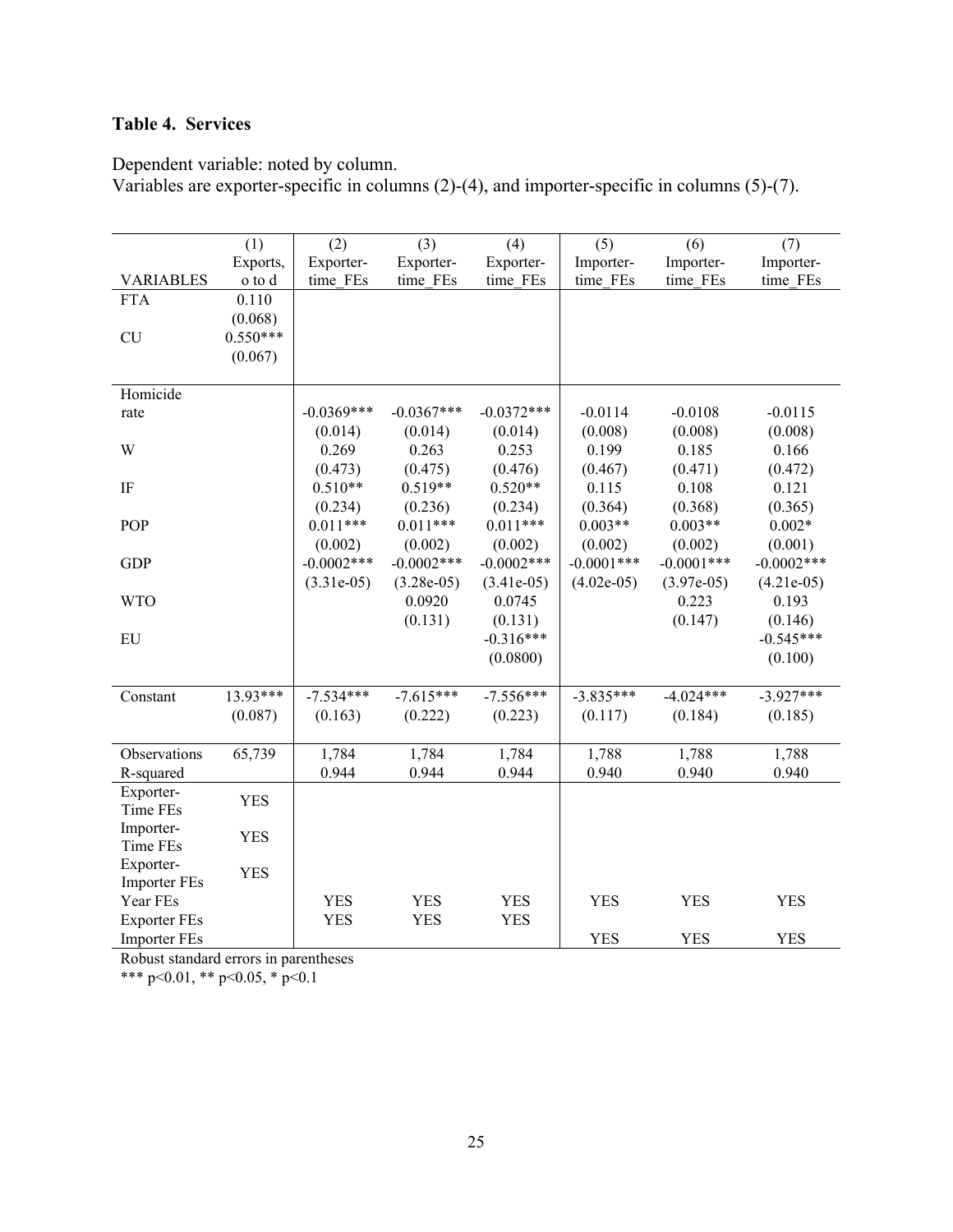### **Table 5. Agriculture**

Dependent variable: noted by column.

Variables are exporter-specific in columns (2)-(4), and importer-specific in columns (5)-(7).

|                       | (1)        | (2)           | (3)          | (4)          | (5)          | (6)          | (7)          |
|-----------------------|------------|---------------|--------------|--------------|--------------|--------------|--------------|
|                       | Exports, o | Exporter-     | Exporter-    | Exporter-    | Importer-    | Importer-    | Importer-    |
| <b>VARIABLES</b>      | to d       | time FEs      | time FEs     | time FEs     | time FEs     | time FEs     | time FEs     |
| <b>FTA</b>            | $0.132***$ |               |              |              |              |              |              |
|                       | (0.0318)   |               |              |              |              |              |              |
| <b>CU</b>             | $0.954***$ |               |              |              |              |              |              |
|                       | (0.0527)   |               |              |              |              |              |              |
| Homicide              |            |               |              |              |              |              |              |
| rate                  |            | $-0.0099$ *** | $-0.0098***$ | $-0.0094***$ | $-0.0072***$ | $-0.0069***$ | $-0.0078***$ |
|                       |            | (0.00267)     | (0.00267)    | (0.00266)    | (0.00227)    | (0.00227)    | (0.00228)    |
| W                     |            | $0.424***$    | $0.412***$   | $0.418***$   | $-0.0226$    | $-0.0476$    | $-0.0610$    |
|                       |            | (0.0910)      | (0.0866)     | (0.0869)     | (0.114)      | (0.119)      | (0.118)      |
| $\rm IF$              |            | $-0.0420$     | $-0.0353$    | $-0.0356$    | $0.100**$    | $0.0984*$    | $0.100*$     |
|                       |            | (0.0429)      | (0.0435)     | (0.0439)     | (0.0479)     | (0.0525)     | (0.0521)     |
| POP                   |            | $0.00124*$    | $0.00130*$   | $0.00148**$  | $0.0035***$  | $0.0035***$  | $0.0032***$  |
|                       |            | (0.000661)    | (0.000667)   | (0.000688)   | (0.000780)   | (0.000779)   | (0.000745)   |
| <b>GDP</b>            |            | $-1.20e-05$   | $-1.28e-05$  | $-1.02e-05$  | $3.9e-05***$ | 3.7e-05***   | $3.2e-05***$ |
|                       |            | $(1.02e-05)$  | $(1.04e-05)$ | $(1.08e-05)$ | $(1.19e-05)$ | $(1.17e-05)$ | $(1.19e-05)$ |
| <b>WTO</b>            |            |               | 0.0671       | 0.0775       |              | $0.154**$    | $0.132**$    |
|                       |            |               | (0.0661)     | (0.0660)     |              | (0.0611)     | (0.0600)     |
| EU                    |            |               |              | $0.194***$   |              |              | $-0.407***$  |
|                       |            |               |              | (0.0428)     |              |              | (0.0399)     |
|                       |            |               |              |              |              |              |              |
| Constant              | $9.623***$ | $-5.133***$   | $-5.190***$  | $-5.231***$  | $-1.387***$  | $-1.514***$  | $-1.428***$  |
|                       | (0.0540)   | (0.0548)      | (0.0797)     | (0.0801)     | (0.0532)     | (0.0723)     | (0.0702)     |
|                       |            |               |              |              |              |              |              |
| Observations          | 295,461    | 2,094         | 2,094        | 2,094        | 2,094        | 2,094        | 2,094        |
| R-squared             |            | 0.982         | 0.982        | 0.982        | 0.974        | 0.974        | 0.975        |
| Exporter-             | <b>YES</b> |               |              |              |              |              |              |
| Time FEs              |            |               |              |              |              |              |              |
| Importer-<br>Time FEs | <b>YES</b> |               |              |              |              |              |              |
| Exporter-             |            |               |              |              |              |              |              |
| <b>Importer FEs</b>   | <b>YES</b> |               |              |              |              |              |              |
| Year FEs              |            | <b>YES</b>    | <b>YES</b>   | <b>YES</b>   | <b>YES</b>   | <b>YES</b>   | <b>YES</b>   |
| <b>Exporter FEs</b>   |            | <b>YES</b>    | <b>YES</b>   | <b>YES</b>   |              |              |              |
| <b>Importer FEs</b>   |            |               |              |              | <b>YES</b>   | <b>YES</b>   | <b>YES</b>   |

Robust standard errors in parentheses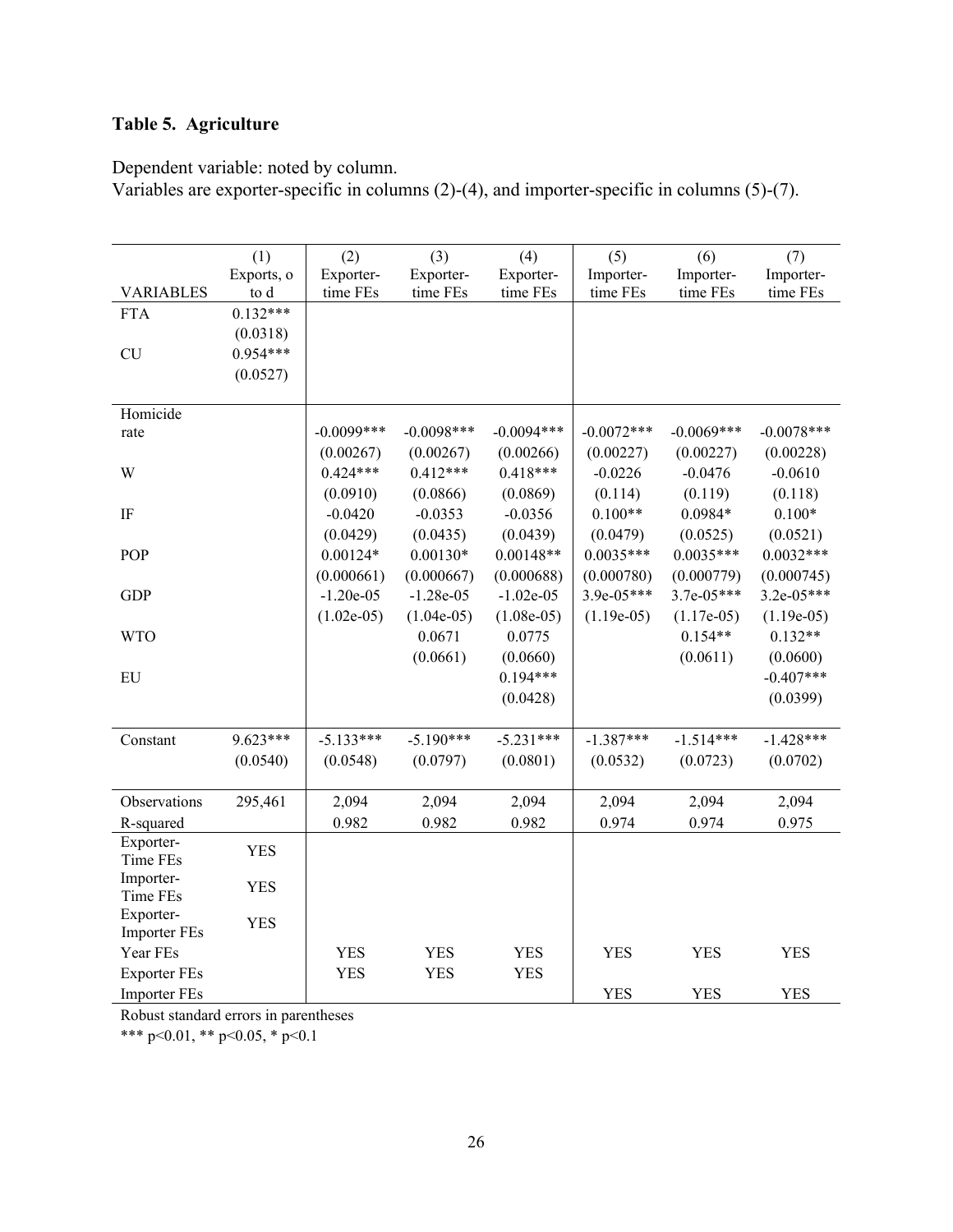## **Table 6. Mining**

Dependent variable: noted by column.

Variables are exporter-specific in columns (2)-(4), and importer-specific in columns (5)-(7).

|                      | (1)        | (2)           | (3)           | (4)           | (5)          | (6)          | (7)          |
|----------------------|------------|---------------|---------------|---------------|--------------|--------------|--------------|
|                      | Exports,   | Exporter-     | Exporter-     | Exporter-     | Importer-    | Importer-    | Importer-    |
| <b>VARIABLES</b>     | o to d     | time FEs      | time FEs      | time FEs      | time FEs     | time FEs     | time FEs     |
| <b>FTA</b>           | $-0.0590$  |               |               |               |              |              |              |
|                      | (0.0696)   |               |               |               |              |              |              |
| <b>CU</b>            | $0.592***$ |               |               |               |              |              |              |
|                      | (0.187)    |               |               |               |              |              |              |
|                      |            |               |               |               |              |              |              |
| Homicide rate        |            | $-0.0179**$   | $-0.0158*$    | $-0.0154*$    | $-0.0104$    | $-0.00957$   | $-0.00992$   |
|                      |            | (0.00864)     | (0.00874)     | (0.00876)     | (0.00916)    | (0.00917)    | (0.00920)    |
| W                    |            | 0.544         | 0.374         | 0.379         | $-0.289$     | $-0.348$     | $-0.353$     |
|                      |            | (0.364)       | (0.362)       | (0.362)       | (0.326)      | (0.327)      | (0.328)      |
| IF                   |            | 0.106         | 0.203         | 0.203         | $0.546**$    | $0.542**$    | $0.542**$    |
|                      |            | (0.148)       | (0.166)       | (0.166)       | (0.270)      | (0.274)      | (0.273)      |
| POP                  |            | $-0.0051***$  | $-0.0044***$  | $-0.0042**$   | $0.0106***$  | $0.0108***$  | $0.0106***$  |
|                      |            | (0.00157)     | (0.00163)     | (0.00165)     | (0.00128)    | (0.00128)    | (0.00127)    |
| <b>GDP</b>           |            | $-8.4e-05***$ | $-9.5e-05***$ | $-9.3e-05***$ | $-9.77e-06$  | $-1.30e-0.5$ | $-1.51e-05$  |
|                      |            | $(3.11e-05)$  | $(3.40e-05)$  | $(3.41e-05)$  | $(2.99e-05)$ | $(2.96e-05)$ | $(2.99e-05)$ |
| <b>WTO</b>           |            |               | $0.969***$    | $0.978***$    |              | $0.361***$   | $0.353***$   |
|                      |            |               | (0.254)       | (0.254)       |              | (0.133)      | (0.134)      |
| EU                   |            |               |               | 0.170         |              |              | $-0.152$     |
|                      |            |               |               | (0.133)       |              |              | (0.0987)     |
|                      |            |               |               |               |              |              |              |
| Constant             | 9.952***   | $-5.604***$   | $-6.426***$   | $-6.462***$   | $-3.092***$  | $-3.391***$  | $-3.359***$  |
|                      | (0.113)    | (0.131)       | (0.252)       | (0.255)       | (0.143)      | (0.172)      | (0.172)      |
|                      |            |               |               |               |              |              |              |
| Observations         | 238,897    | 2,084         | 2,084         | 2,084         | 2,094        | 2,094        | 2,094        |
| R-squared            |            | 0.940         | 0.940         | 0.940         | 0.928        | 0.929        | 0.929        |
| Exporter-Time        | <b>YES</b> |               |               |               |              |              |              |
| <b>FEs</b>           |            |               |               |               |              |              |              |
| Importer-Time<br>FEs | <b>YES</b> |               |               |               |              |              |              |
| Exporter-            | <b>YES</b> |               |               |               |              |              |              |
| <b>Importer FEs</b>  |            |               |               |               |              |              |              |
| Year FEs             |            | <b>YES</b>    | <b>YES</b>    | <b>YES</b>    | <b>YES</b>   | <b>YES</b>   | <b>YES</b>   |
| <b>Exporter FEs</b>  |            | <b>YES</b>    | <b>YES</b>    | <b>YES</b>    |              |              |              |
| <b>Importer FEs</b>  |            |               |               |               | <b>YES</b>   | <b>YES</b>   | <b>YES</b>   |

Robust standard errors in parentheses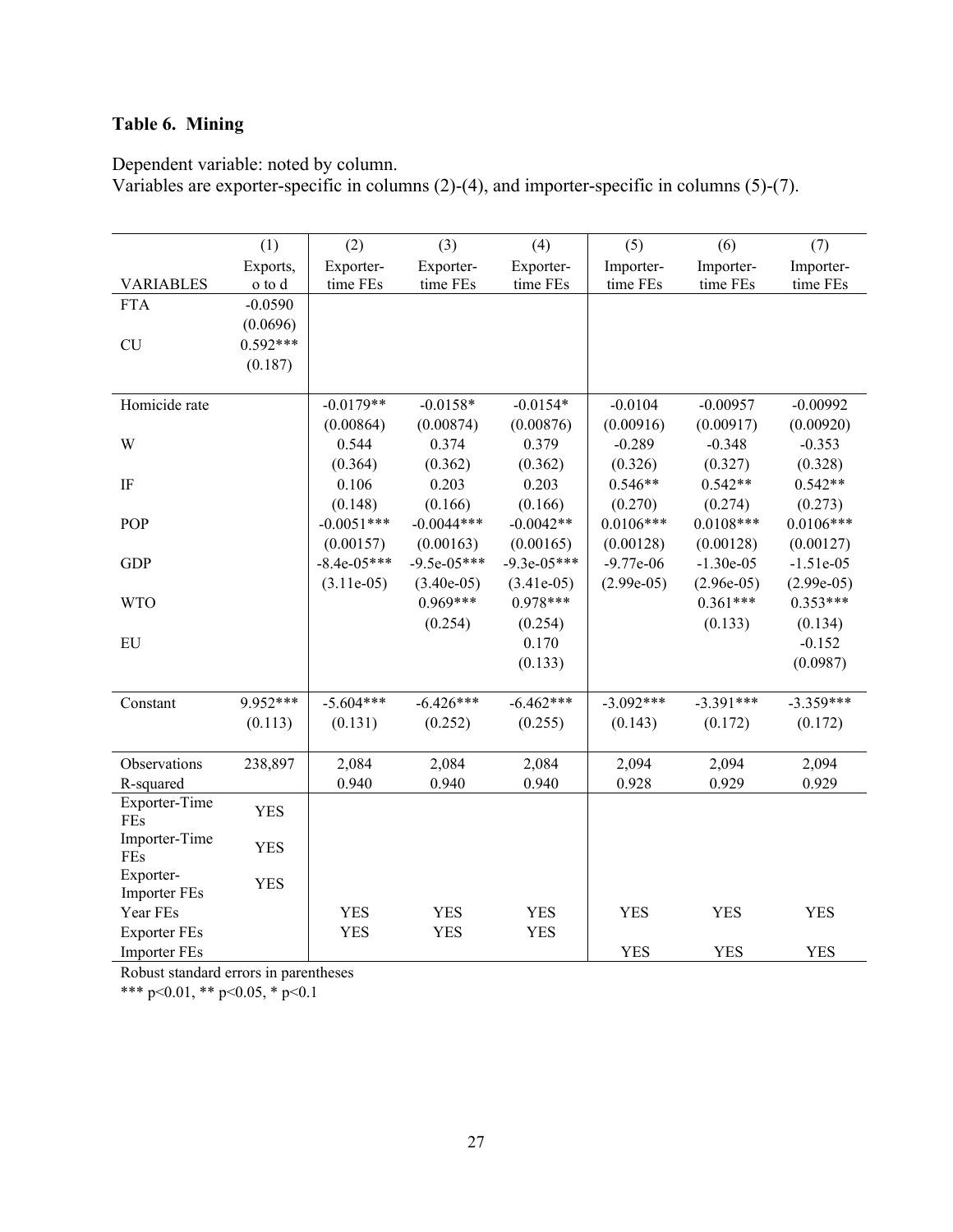|                          | (1)        | (2)                   | (3)         | (4)                   | (5)                   | (6)                    | (7)                   |
|--------------------------|------------|-----------------------|-------------|-----------------------|-----------------------|------------------------|-----------------------|
|                          | Exports,   | Exporter -            | Exporter -  | Exporter -            | Importer -            | Importer -             | Importer -            |
| VARIABLES                | o to d     | <b>Time FEs</b>       | Time FEs    | Time FEs              | <b>Time FEs</b>       | Time FEs               | Time FEs              |
| <b>FTA</b>               | 0.0139     |                       |             |                       |                       |                        |                       |
|                          | (0.0391)   |                       |             |                       |                       |                        |                       |
| CU                       | $0.194***$ |                       |             |                       |                       |                        |                       |
|                          | (0.0586)   |                       |             |                       |                       |                        |                       |
|                          |            |                       |             |                       |                       |                        |                       |
| Homicide rate            |            | $-0.00238$            | $-0.00237$  | $-0.00214$            | $-0.00383*$           | $-0.00362*$            | $-0.00377*$           |
|                          |            | (0.00375)             | (0.00376)   | (0.00375)             | (0.00214)             | (0.00211)              | (0.00211)             |
| Homicide rate, 1         |            |                       |             |                       |                       |                        |                       |
| year lag                 |            | $-0.00132$            | $-0.00132$  | $-0.00112$            | 0.00689**             | $0.00669**$            | $0.00690**$           |
|                          |            | (0.00356)             | (0.00357)   | (0.00355)             | (0.00270)             | (0.00269)              | (0.00271)             |
| W                        |            | 0.0154                | 0.0149      | 0.0262                | $0.156***$            | $0.140**$              | $0.136**$             |
|                          |            | (0.0808)              | (0.0774)    | (0.0797)              | (0.0556)              | (0.0600)               | (0.0594)              |
| IF                       |            | 0.111                 | 0.112       | 0.112                 | $-0.00116$            | 0.00656                | 0.00795               |
|                          |            |                       | (0.0892)    |                       |                       |                        | (0.119)               |
|                          |            | (0.0867)<br>$4.255**$ |             | (0.0917)<br>4.583**   | (0.121)<br>3.995*     | (0.120)                | 3.947*                |
| Population               |            |                       | $4.263**$   |                       |                       | 4.070*                 |                       |
|                          |            | (1.692)               | (1.704)     | (1.795)               | (2.112)<br>$-0.00815$ | (2.129)                | (2.082)               |
| GDP                      |            | 0.0145                | 0.0145      | 0.0163                |                       | $-0.00824$             | $-0.0103$             |
|                          |            | (0.0228)              | (0.0228)    | (0.0226)              | (0.0462)              | (0.0455)<br>$0.181***$ | (0.0461)<br>$0.170**$ |
| <b>WTO</b>               |            |                       | 0.00601     | 0.0304                |                       |                        |                       |
| EU                       |            |                       | (0.121)     | (0.120)<br>$0.255***$ |                       | (0.0663)               | (0.0670)<br>$-0.144*$ |
|                          |            |                       |             |                       |                       |                        |                       |
|                          |            | $0.964**$             | $0.962**$   | (0.0750)<br>$0.848**$ | 2.884                 | 3.282                  | (0.0736)<br>3.630     |
| Remoteness               |            | (0.375)               | (0.374)     | (0.372)               | (3.188)               | (3.067)                | (3.106)               |
|                          |            |                       |             |                       |                       |                        |                       |
| Constant                 | 10.66***   | $-6.674***$           | $-6.677***$ | $-6.569***$           | $-4.284***$           | $-4.470***$            | $-4.463***$           |
|                          | (0.0435)   | (0.556)               | (0.565)     | (0.561)               | (0.259)               | (0.257)                | (0.259)               |
|                          |            |                       |             |                       |                       |                        |                       |
| Observations             | 427,282    | 1,898                 | 1,898       | 1,898                 | 1,898                 | 1,898                  | 1,898                 |
| R-squared                |            | 0.988                 | 0.988       | 0.988                 | 0.987                 | 0.987                  | 0.987                 |
| <b>Exporter-Time FEs</b> | YES        |                       |             |                       |                       |                        |                       |
| Importer-Time FEs        | YES        |                       |             |                       |                       |                        |                       |
| Exporter-Importer        |            |                       |             |                       |                       |                        |                       |
| FEs                      | YES        |                       |             |                       |                       |                        |                       |
| Year FEs                 |            | <b>YES</b>            | <b>YES</b>  | <b>YES</b>            | YES                   | <b>YES</b>             | YES                   |
| <b>Exporter FEs</b>      |            | <b>YES</b>            | YES         | YES                   |                       |                        |                       |
| <b>Importer FEs</b>      |            |                       |             |                       | YES                   | YES                    | YES                   |

**Table 7. Differentiated Manufactures, Lagged Homicide**

Robust standard errors in parentheses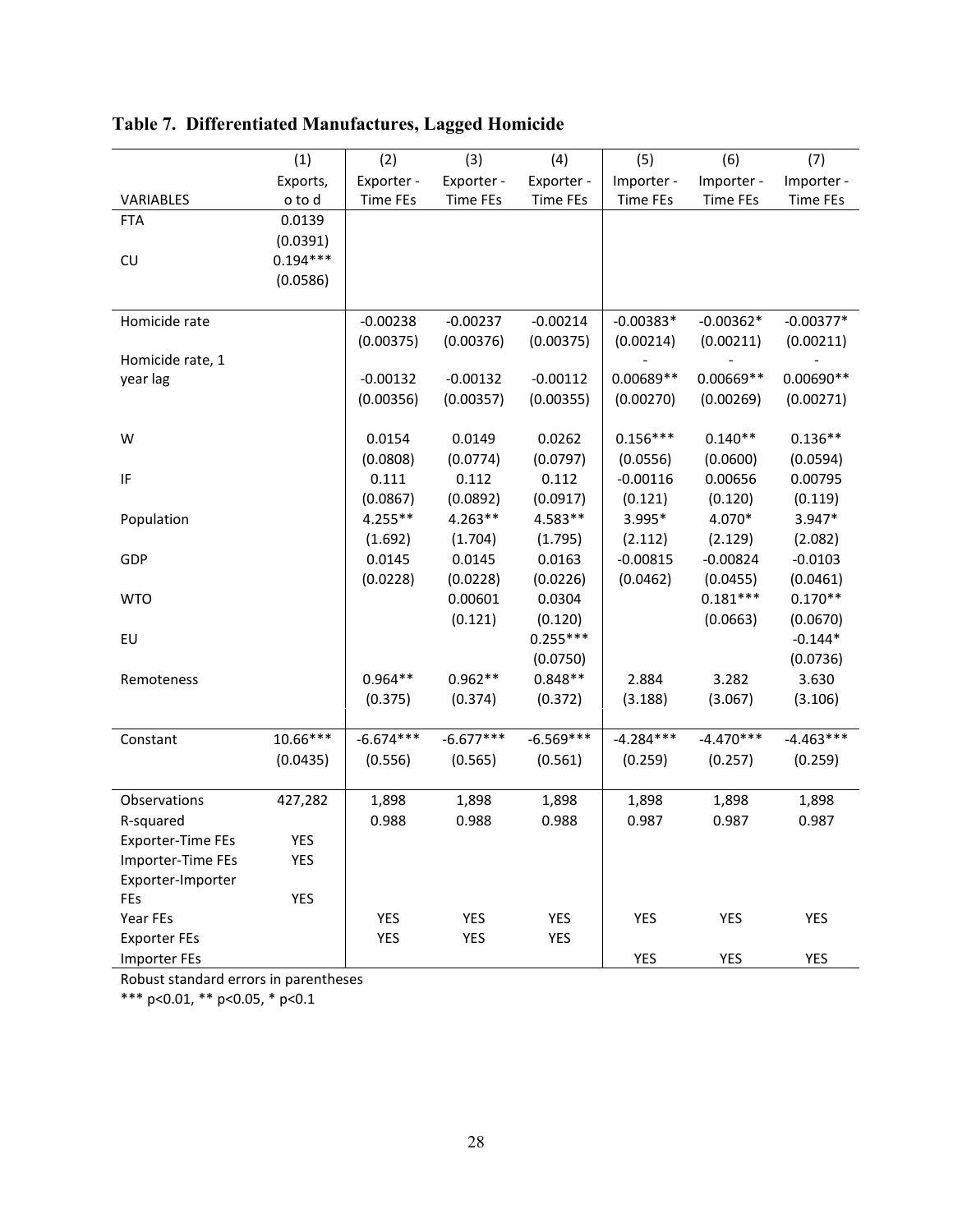### **Bibliography**

- Anderson, James, E. and Eric van Wincoop. 2003. "Gravity with Gravitas: A Solution to the Border Puzzle." *American Economic Review*, 93(1), 170-192 (March). [https://doi.org/10.1257/000282803321455214.](https://doi.org/10.1257/000282803321455214)
- Anderton, Charles H. and Jurgen Brauer. 2019. "Mass Atrocities and their Prevention." Working Papers 1901, College of the Holy Cross, Department of Economics.
- Bates, Robert. 2001. *Prosperity and Violence*, 1<sup>st</sup> edition. New York: Norton.
- Bayer, Resat and Matthew Rupert. 2004. "Effects of Civil Wars on International Trade, 1950- 92." *Journal of Peace Research*, 41(6), 699-713. https://doi.org[/10.1177/0022343304047433](https://www.researchgate.net/deref/http%3A%2F%2Fdx.doi.org%2F10.1177%2F0022343304047433).
- Blomberg, Brock, and G. Hess. 2006. "How Much Does Violence Tax Trade?" *The Review of Economics and Statistics*, 88(4), 599-612. [https://doi.org/10.1162/rest.88.4.599.](https://doi.org/10.1162/rest.88.4.599)
- Borchert, I., Larch, M., Shikher, S., and Yotov, Y. (2020), "The International Trade and Production Database for Estimation (ITPD-E)", *International Economics*, forthcoming. [https://www.usitc.gov/data/gravity/itpde.htm.](https://www.usitc.gov/data/gravity/itpde.htm)
- Collier, Paul and Marguerite Duponchel. 2012. "The Economic Legacy of Civil War: Firm-level Evidence from Sierra Leone." *Journal of Conflict Resolution*, 57(1), 68-88. [https://doi.org/10.1177/0022002712464847.](https://doi.org/10.1177/0022002712464847)
- [Correia,](https://arxiv.org/search/econ?searchtype=author&query=Correia%2C+S) Sergio, [Paulo Guimarães](https://arxiv.org/search/econ?searchtype=author&query=Guimar%C3%A3es%2C+P) [a](https://arxiv.org/search/econ?searchtype=author&query=Guimar%C3%A3es%2C+P)nd [Thomas Zylkin.](https://arxiv.org/search/econ?searchtype=author&query=Zylkin%2C+T) 2019. "ppmlhdfe: Fast Poisson Estimation with High-Dimensional Fixed Effects." [https://arxiv.org/abs/1903.01690.](https://arxiv.org/abs/1903.01690)
- Eck, Kristine and Lisa Hultman. 2007. "One-sided violence against civilians in war: insights from new fatality data." *Journal of Peace Research*, 44(2), 233-246. [https://ucdp.uu.se/downloads/.](https://ucdp.uu.se/downloads/)
- Eggers, Peter H. and Sergey Nigai. 2015. "Structural Gravity with Dummies Only Constrained ANOVAtype Estimation of Gravity Models." *Journal of International Economics,* 97(1), June. <https://doi.org/10.1016/j.jinteco.2015.05.004.>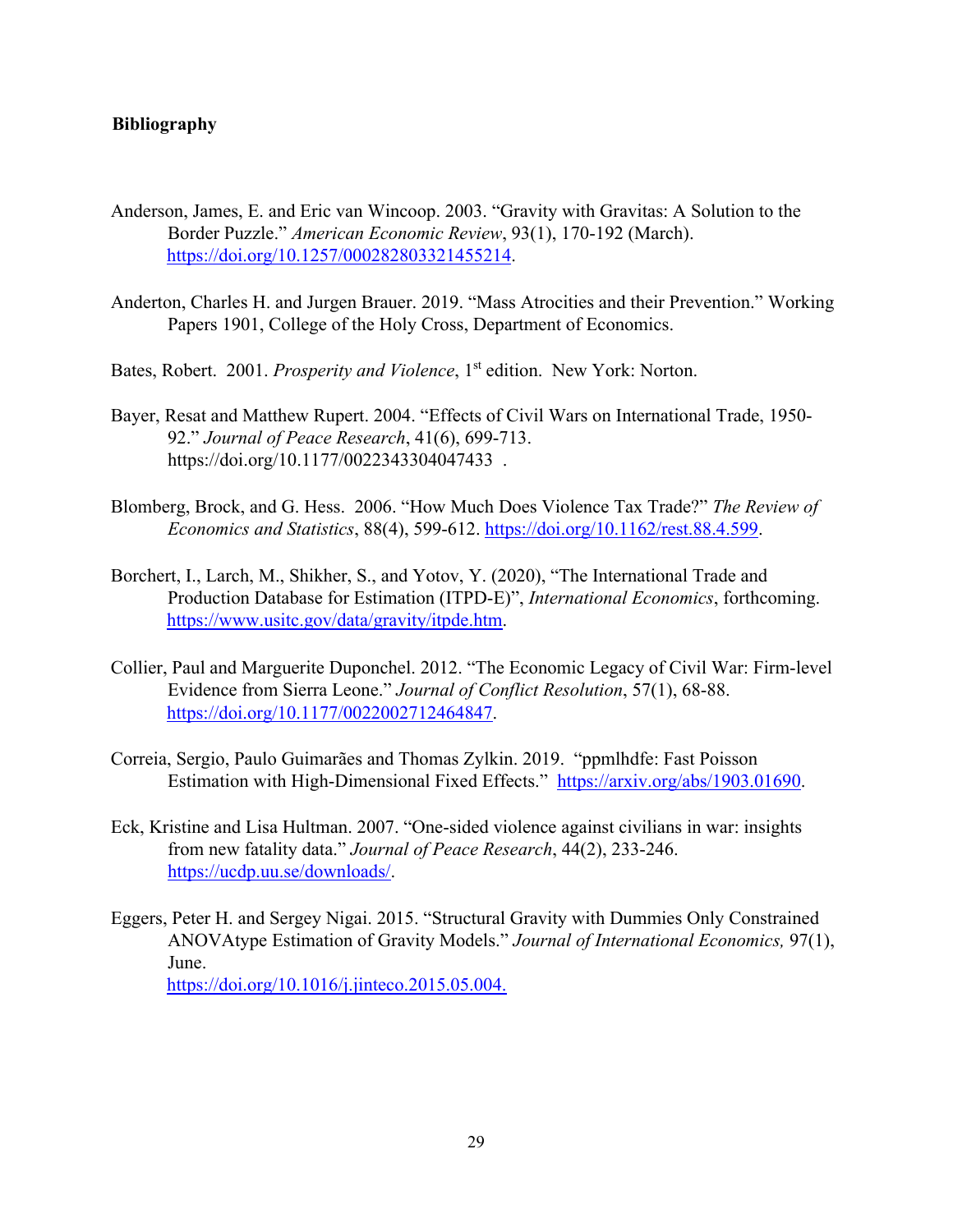- Fearon, James and Anke Hoeffler. 2018. "Beyond Civil War: The Costs of Interpersonal Violence," chapter 4 in Lomborg, Bjorn, ed., *Prioritizing Development: A Cost Benefit Analysis of the United Nations' Sustainable Development Goals*. Cambridge: Cambridge University Press, pp. 67-90. [https://doi.org/10.1017/9781108233767.006.](https://doi.org/10.1017/9781108233767.006)
- Francis Fukuyama. 1996. *Trust. The Social Virtues and the Creation of Prosperity*. New York: The Free Press.
- Glick, Reuven and Alan Taylor. 2010. "Collateral Damage: Trade Disruption and the Economic Impact of War." *Review of Economics and Statistics*, 92(1), 102-127 (February). [https://doi.org/10.3386/w11565.](https://doi.org/10.3386/w11565)
- Goulas, Eleftherios and Athina Zervoyianni. 2015. "Economic growth and crime: Is there an asymmetric relationship?" *Economic Modeling,* 49 (2015), 286-295.
- Gurevich, Tamara and Peter Herman. 2018. *The Dynamic Gravity Dataset: 1948-2016.* USITC Working Paper 2018-02-A. [https://www.usitc.gov/data/gravity/dgd.htm.](https://www.usitc.gov/data/gravity/dgd.htm)
- Head, Keith and Thierry Mayer. 2013. "Gravity Equations: Workhorse, Toolkit, and Cookbook." *Handbook of International Economics*, 4, January. [http://dx.doi.org/10.1016/B978-0-](http://dx.doi.org/10.1016/B978-0-444-54314-1.00003-3) [444-54314-1.00003-3.](http://dx.doi.org/10.1016/B978-0-444-54314-1.00003-3)
- Herman, Peter. 2020. A Pragmatic Approach to Estimating Nondiscriminatory Non-tariff Trade Costs. USITC Office of Economics Working Paper. [https://papers.ssrn.com/sol3/papers.cfm?abstract\\_id=3703002](https://papers.ssrn.com/sol3/papers.cfm?abstract_id=3703002)
- Hoeffler, Anke. 2017. "What are the costs of violence?" *Politics, Philosophy, & Economics*, 16(4), 422445. [https://doi.org/10.1177/1470594X17714270.](https://doi.org/10.1177%2F1470594X17714270)
- Hoeffler, Anke. 2018. "Security and Development: Shifting the Focus to Interpersonal Violence." *The Economics of Peace and Security Journal*, 13(1), 12-23[.](http://dx.doi.org/10.15355/epsj.13.1.12) [http://dx.doi.org/10.15355/epsj.13.1.12.](http://dx.doi.org/10.15355/epsj.13.1.12)
- Kinzius, Luisa, Alexander Sandkamp and Erdal Yalcin. 2019. "Trade protection and the role of non-tariff barriers." *Review of World Economics*, 155(1). [http://dx.doi.org/10.1007/s10290-019-00341-6.](http://dx.doi.org/10.1007/s10290-019-00341-6)
- Marshall, Monty G., Tedd Robert Gurr, and Barbara Harff. 2019. *Political Instability Task Force – Problem Set Codebook version 2018.* <http://www.systemicpeace.org/inscr/PITFProbSetCodebook2018.pdf.>